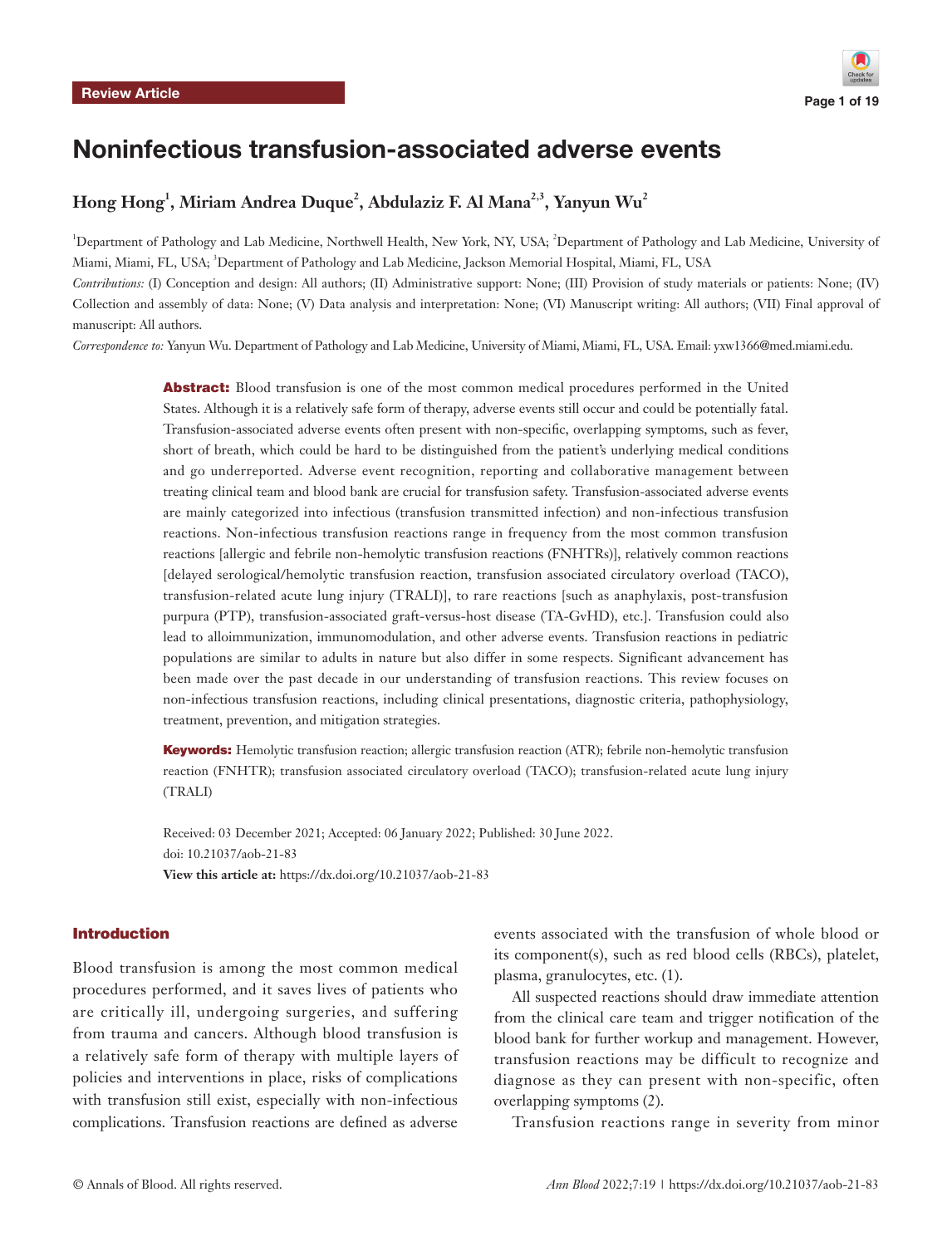to life-threatening and can occur during a transfusion or within 24 hours, termed acute transfusion reactions, or days to weeks later, termed delayed transfusion reactions. Transfusion reactions also range in frequency from the most common (mild allergic and febrile non-hemolytic reactions) to rare [anaphylaxis, acute hemolytic transfusion reactions (AHTRs), and transfusion transmitted infections]. In this article, we will discuss non-infectious transfusion reactions.

# Hemolytic transfusion reaction

Hemolytic transfusion reaction is the occurrence of lysis or accelerated clearance of red cells in a recipient of a blood transfusion. It is classified as AHTR and delayed hemolytic transfusion reaction (DHTR) based on the timing of reaction.

# *AHTR*

AHTR occurs during, or within 24 hours of cessation of transfusion (1). The overall occurrence of AHTR is unknown but estimated to be 1 in 14,000 to 1 in 38,000 RBC transfusions (3). AHTR accounted for almost half of transfusion-related mortality 20 years ago but has significantly decreased in the past decade, with about 2 fatality cases reported each year now in the United States  $(4,5)$ .

AHTR often occurs when there is immunologic incompatibility between a transfusion recipient and blood product (such as RBCs) from the blood donor (6). Lysis of RBCs can occur intravascularly (within the circulation) or extravascularly (within the reticuloendothelial system). Different mechanisms lead to intra- and extra-vascular hemolysis, such as complete complement activation, phagocytosis of RBCs covered with C3b by macrophages after incomplete complement activation, or destruction of RBCs covered only with immunoglobulin G (IgG) by direct cell-cell contact (7,8).

The majority of AHTRs have historically been due to ABO incompatibility, most often the result of clerical or procedural errors (9-12). A very small proportion is caused by other non-ABO alloantibodies, including those in the Kell, Duffy, and JK blood groups, potentially due to emergency blood release, low level of antibodies, testing errors, reagent failure, reagent limitations, etc. (7,13-15). Rarely, a recipient of incompatible plasma transfusion or infusion of intravenous immunoglobulin (IVIg), anti-D immunoglobulin may develop AHTR due to antibodies

in the transfused product which react with the recipient's RBC.

Signs and symptoms of AHTR are not always detected or noticed, and sometimes nonspecific, masked by the patient's coexisting medical conditions. Patients who received more than 50 mL of ABO-incompatible RBCs are more likely to manifest signs or symptoms of a transfusion reaction (11). The patient may early on suffer from agitation, chills, a burning sensation at the infusion site, pain in the chest, abdomen or in the back, headache, nausea, vomiting, tachypnea and/or dyspnea. Objective symptoms can also be seen in an unconscious patient, e.g., fever, skin changes, tachycardia, hypotension, and/or urine color change (transparent reddish color). Diffuse bleeding as a sign of disseminated intravascular coagulation (DIC) or anuria as the consequence of renal failure may follow (7). Hypotension, hemoglobinuria, and/or hemoglobinemia are the most frequent findings in survivors and patients who have died (11).

The blood bank notification is critical for the initiation of the investigation for a suspected AHTR. Blood bank laboratory work up for a suspected AHTR may include clerical check, observation of visible hemolysis, repeating ABO typing, direct antiglobulin tests, and antibody screen and compatibility test on both pre- and post-transfusion samples. The post-transfusion sample ideally should be drawn from a separate site (not the one used for transfusion). Hemolysis testing can include serum haptoglobin, lactate dehydrogenase (LDH), indirect bilirubin levels, and urinalysis. DIC testing can also be considered if the patient has signs of DIC such as oozing blood from intravenous (IV) sites, including prothrombin time (PT), activated partial thromboplastin time (aPTT), fibrinogen level, and D-dimer assay. Testing for renal function should be performed. Red or dark plasma and red or dark urine is the sine qua non of intravascular hemolysis.

Besides immune mediated hemolysis, AHTR also rarely occurs in a non-immune mediated mechanism, when RBCs are damaged before transfusion, e.g., by thermal injury, osmotic lysis, mechanical injury, or an intrinsic defect of donor RBCs like G6PD deficiency, sickle cell trait. As with immune mediate hemolysis, the patient can have signs or symptoms of intravascular hemolysis, including fever, chills, back pain, free hemoglobin (Hb) in the serum or urine, increased LDH, high bilirubin, and low haptoglobin. However, there will often be a history of improper use of a blood warmer, diluent fluid, or infusion tubing; and the direct and indirect antiglobulin (Coombs) tests will typically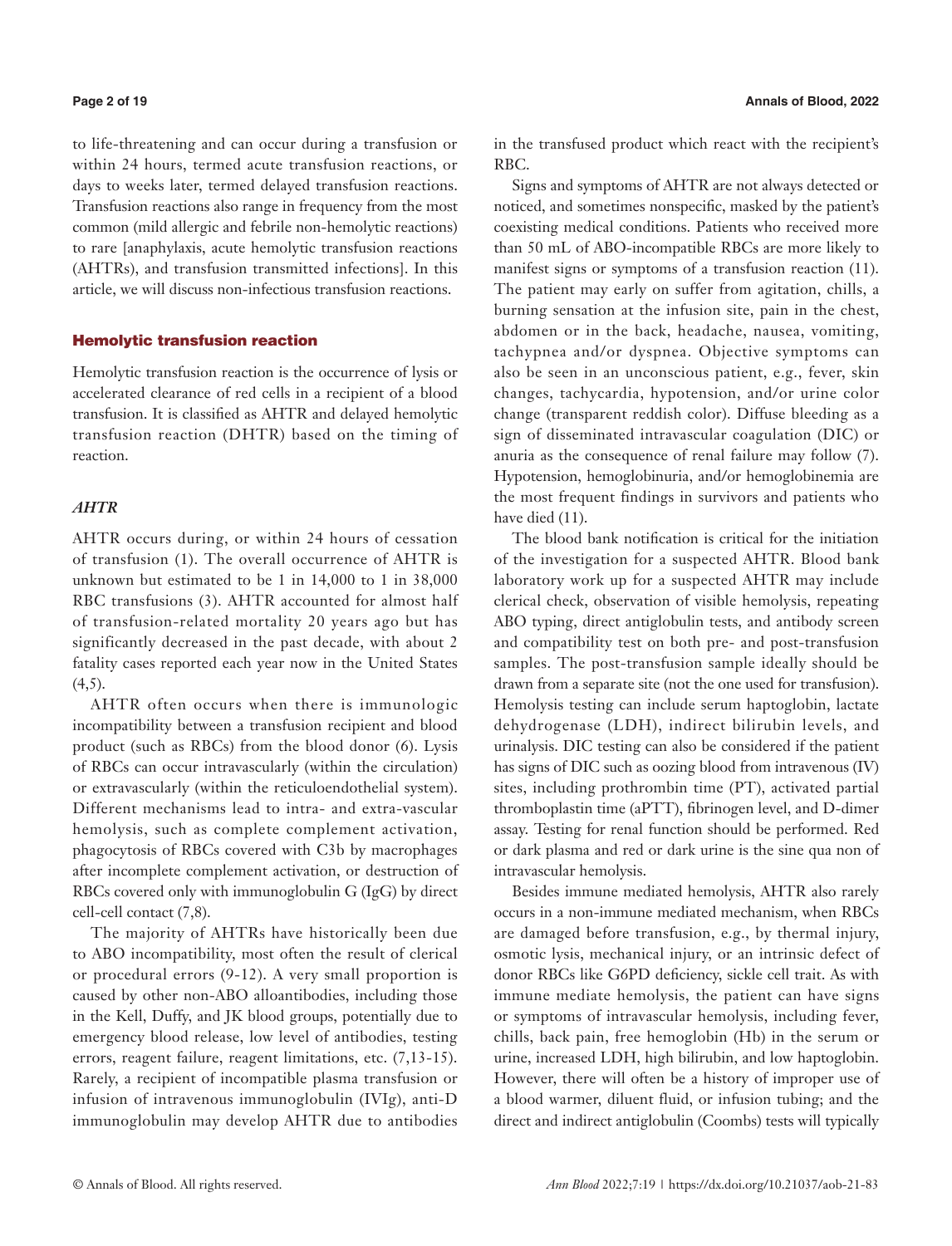# **Annals of Blood, 2022 Page 3 of 19**

be negative.

The outcome of ABO-incompatible transfusions is usually not fatal and depends on the coexisting morbidities and the degree and nature of incompatibility. The mortality rate ranges from 5.5–30% (11,16). Deaths mainly occur in patients who received more than 50 mL of incompatible RBCs (11). Therefore, close surveillance of the patient's vital signs for the first 30 minutes of transfusion should help identify most incompatible transfusions early.

AHTR, especially intravascular hemolysis, is a medical emergency. Prompt recognition and discontinuation of the transfusion are critical (11). The venous line should be kept open with normal saline, and supportive care administered as needed. Treatment of AHTR may include aggressive IV fluids to combat hypotension and shock, diuresis to promote urine output and to improve renal blood flow, and vasopressive medication (17).

Prophylaxis with IVIg, steroids or plasma exchange have been shown to successfully alleviate and prevent the hemolytic process when transfusion of incompatible units is necessary with the presence of rare clinically significant alloantibodies, such as anti-U, anti-Jr, anti-Kpb (18-20). Medications like eculizumab, the complement pathway activation blocker, and omalizumab, the immunoglobin E blocker, have also been reported as a promising new alternative treatment for the prevention of severe AHTRs (21,22).

Due to the shortage and short shelf life of platelets, transfusion of ABO non-identical platelets has often been adopted as an acceptable clinical practice. The possibility of AHTR should be kept in mind in cases of transfusion of group O platelets to non-group O recipients, particularly in newborns, children, and immunosuppressed and transfusion-dependent patients. Most cases involve passive transfer of anti-A. Rare reactions have been reported due to anti-B (23-25). Risk mitigation includes the use of platelets with plasma reduction (volume reduction or platelets in additive solution) or with low anti-A or anti-B titers (whichever is relevant to the recipient's blood type) to ensure they are less than a selected level (e.g., 1:256) before giving a group O platelet to a non-group O patient. However, a critical anti-A or B titer is not sufficient to predict the risk of hemolysis in patients receiving plasma-incompatible transfusions (26). AHTR can also develop with low isohemagglutinin plasma-incompatible transfusions (25). There is also the possibility of limiting the number of incompatible group O platelets given to a patient in a 24-hour period. Overall, a cautious clinical approach is recommended.

# *Delayed serologic transfusion reaction (DSTR)/DHTR*

DSTR/DHTR are defined as a post-transfusion incompatibility that develops gradually either by a primary immune response or more commonly, secondary response (known as an anamnestic response) against foreign RBC antigens. For an anamnestic response, at the time of RBC transfusion, the implicated RBC antibody level is under the detection of routine testing and the RBC transfused had the cognate RBC antigen. Subsequently, due to reexposure to the cognate antigen, the implicated RBC antibody production increases, typically within 3 to 10 days following transfusion, leading to a hemolytic transfusion reaction. Indicators of a DHTR are unexpected drop in Hb/hematocrit (Hct) after transfusion, unconjugated hyperbilirubinemia, a newly detected RBC antibody, as well as often positive direct antiglobulin test. Most hemolysis in DHTR is extravascular, monitoring the need of RBC transfusion is needed. However intravascular hemolysis may be seen if the RBC antibodies involved can fix complement (e.g., classically anti-Jka). Delayed intravascular hemolysis, just as acute intravascular hemolysis, should be treated as a medical emergency; early recognition and management can prevent the fatal sequelae. Other than having new RBC alloantibody detected, a DSTR has no other clinical significance, i.e., there is no sign of hemolysis.

# *Hyperhaemolysis*

Hyperhaemolysis is a rare and life-threatening complication of transfusion, characterized by rapid destruction of transfused and autologous RBCs, resulting in a decrease of post-transfusion Hb and Hct levels markedly lower than pre-transfusion, and reticulocytopenia may be seen. Additional RBC transfusion could be life threatening (27,28). It is typically seen in sickle cell disease, but not restricted to patients with hemoglobinopathies (28,29). Hyperhaemolysis is often related to the development of a new allo-RBC antibody. However, autoantibody or the lack of any detectable antibody has also been observed (27,28). While the exact mechanism is still not known, the following possibilities have been proposed: bystander hemolysis, suppression of erythropoiesis, and destruction of red cells due to contact lysis via activated macrophages (28,30).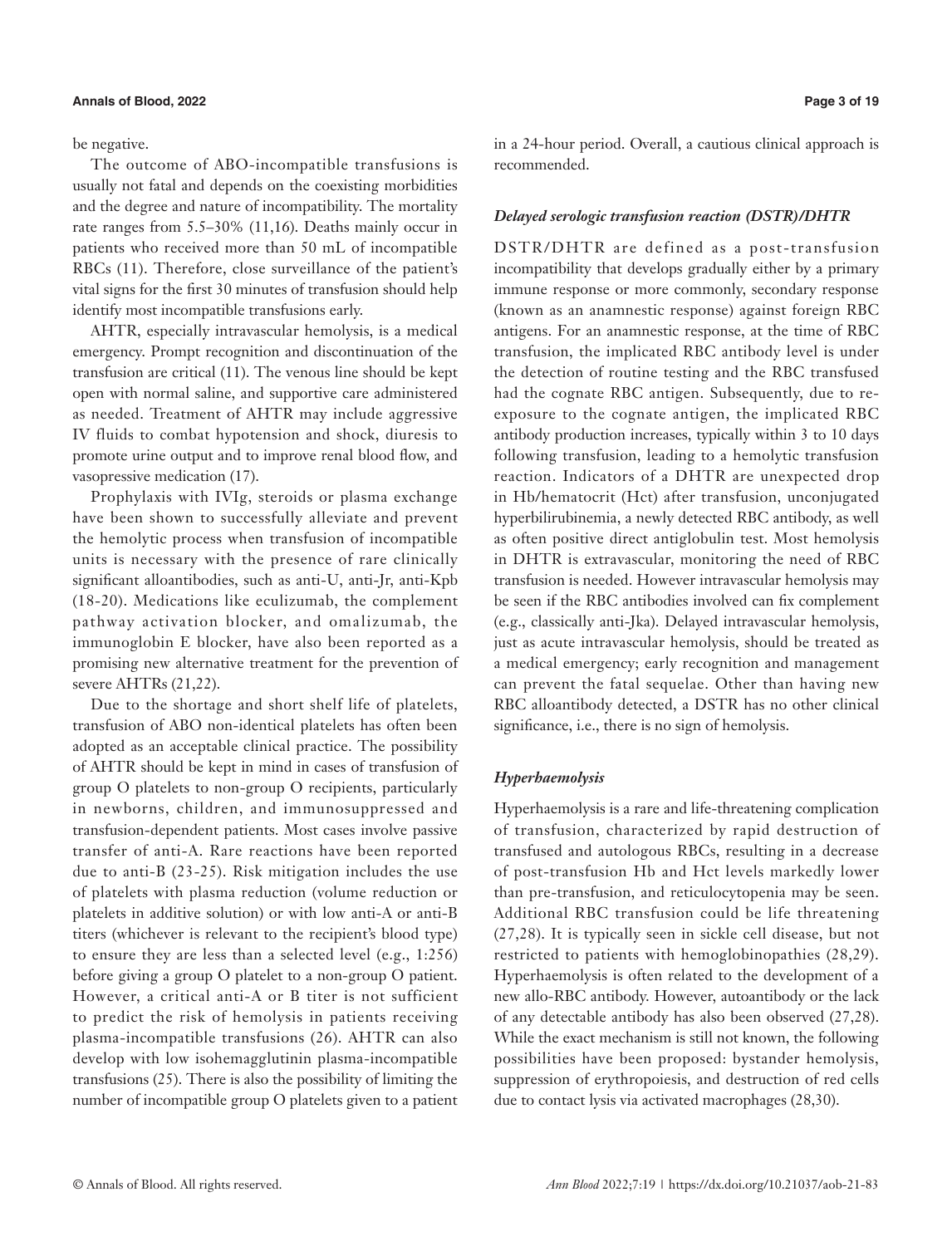Immunosuppressive therapy should be initiated promptly in patients with life-threatening hemolysis (31). First line immunosuppressive agents include IVIg and high dose steroids; the second line agent is eculizumab. Rituximab is primarily indicated for potential prevention of additional alloantibodies in patients who may require further transfusion (31). Supportive care should be initiated in all patients, including erythropoietin (EPO), vitamin B12, folate, with or without IV iron based on the patient iron overload status (28,31,32).

RBC transfusion is preferably avoided due to an increased risk of exacerbating the hemolysis, only reserved for life-threatening anemia (33). If transfusion is warranted, extended matched red cells (C/c, E/e, K, Jka/ Jkb, Fya/Fyb, S/s) should be considered (31). HBOC-201 (Hemopure), a bovine Hb-based oxygen-carrying solution, has been reported as a lifesaving alternative in this scenario (32). Plasma-to-RBC replacement may also be beneficial for selected patients with life-threatening anemia (34). A shared decision-making process between hematologist and transfusion medicine specialist is critical for hyperhaemolysis management.

# *Important note*

It is important to note that the presentation of a hemolytic transfusion reaction is often non-specific, however the adverse effect on the recipient can be very serious if not recognized and managed in a timely manner. Therefore, ruling out a hemolytic transfusion reaction has been incorporated into the routine blood bank work-up for any suspected transfusion reaction, other than mild allergic transfusion reactions (ATRs) (such as hives only).

# ATR

ATRs occur during or shortly after the transfusion. The clinical manifestations of ATRs are quite variable, most commonly presents as urticaria or hives (well-circumscribed, discrete, and raised red bumps or welts) often with pruritus, and less commonly other skin manifestation including maculopapular rash, periorbital edema, erythema, and/ or flushing. These are often localized to various parts of the body and are sometimes generalized. There are no consistent skin manifestations for a specific individual patient. Some patients may not have skin manifestations but are thought to have ATRs based on additional clinical evaluations and/or response to antihistamine/ steroid treatment. Those patients often present primarily pulmonary signs and symptoms such as wheezing and shortness of breath (35,36). ATRs can also have gastrointestinal manifestations such as abdominal cramps/ pain, nausea, vomiting and diarrhea.

The mechanism underlying ATRs has not been fully elucidated but can be attributed to both donor and recipient factors. Both the classic allergen-IgE mediated type I hypersensitivity reaction and IgE independent pathway may underline ATRs.

Their relative contributions to an ATR may change with time and circumstances. Blood product infusion rate, infusion volume, ABO mismatch, component age, and pretransfusion medication showed no significant association with ATRs (37). The incidence of ATR remained unchanged after universal leukoreduction (38). There are no significant differences in ATR rates among fresh frozen plasma (FFP) (mixed-sex and male-only), amotosalen INTERCEPT FFP, methylene blue-treated FFP, and solvent/detergent-treated pooled plasma (39). The plasma component of the blood product is thought to be a major factor in the pathogenesis of ATRs (40). It is usually attributed to hypersensitivity to a foreign protein in the donor plasma, or a passive transfer of a food allergen ingested by the donor to the recipient who is allergic to the food, such as shrimp and peanut (41). The observation of an individual platelet donor leading to repeated ATRs in multiple recipients supports a donor contribution. However, not all observed ATRs predict an ATR in a different recipient of a split platelet product, implicating the importance of recipient factors (42-44).

ATR occurs in 1% to 4% of all blood transfusions, comprising 17–40% of all transfusion reactions (36,45,46). ATRs are more common in platelet and plasma products (47). Pooled platelet products appear to be associated with even higher ATR rates than apheresis platelets (48). The incidences of ATR in first transfusions are higher than on subsequent transfusions for both RBC and FFP (47). Recipients with a history of ATRs are more likely to experience ATRs for future transfusions (44).

The management of ATRs includes symptomatic treatment and for mild, mucocutaneous reactions completion of the transfusion after the resolution of symptoms. For systemic reactions the transfusion should not be restarted. When urticaria occurs, diphenhydramine may be administered. Severe urticarial reactions may require methylprednisone or prednisone (49). Premedication with Benadryl has been used largely experience-based for ATR prevention although there is no evidence to prove its efficacy (50).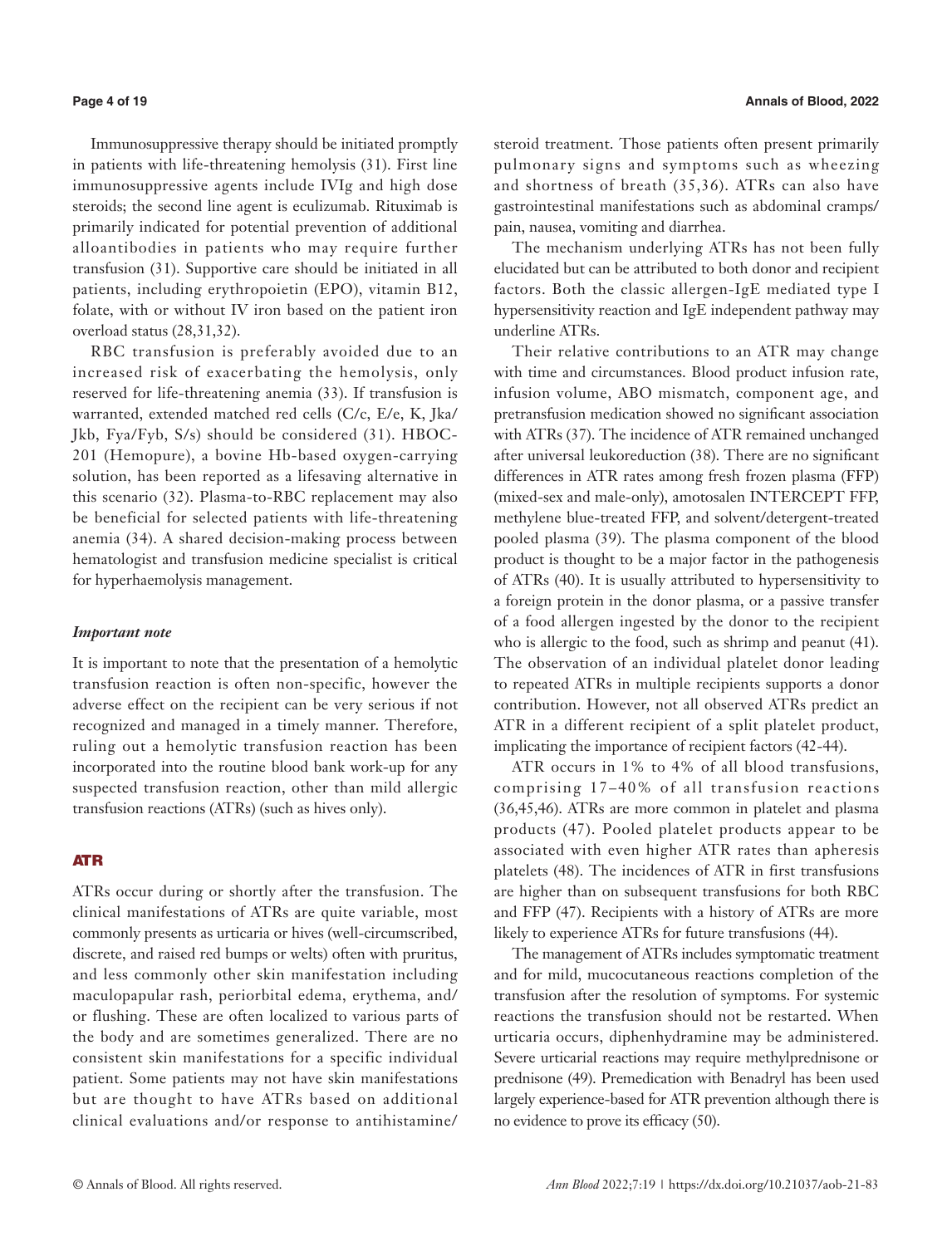### **Annals of Blood, 2022 Page 5 of 19**

Strategies like concentrating platelet to remove extra plasma, normal saline replacement in platelet products, and washing RBCs/platelet products, have significantly reduced ATR occurrence (40,51,52). Platelets stored in platelet additive solution (PAS) are also significantly superior to regular platelets with respect to the ATR rate (53,54). However, those strategies may affect the quality of platelets. Corrected count increments (CCIs) of PAS platelets are lower immediately (within 1 hour) after transfusion, but not significantly different at 12 to 24 hours (52). Recently, studies have shown that basophil activation test (BAT) may be useful in identifying high-risk blood donors (55,56).

Transfusions have often been needlessly aborted after occurrence of a mild ATR. They could have been resumed and completed after resolution of the signs and symptoms, avoiding unnecessary wastage and re-exposure of the recipients to additional blood products with potential alloimmunization. Educational efforts are needed to eliminate or minimize this waste and unnecessary expense (45,57).

### *Anaphylactic/anaphylactoid reaction*

Anaphylactic or anaphylactoid reactions are a rare but potentially life-threatening event. They often occur within minutes of transfusion and present with wheezing, respiratory distress, angioedema, and hypotension. These may or may not be preceded or accompanied by symptoms of urticarial transfusion reactions such as pruritus, urticaria, or flushing.

Anaphylactic reactions are IgE-dependent responses of sensitized individuals to different allergens. Mast cells in transfusion recipients are activated and degranulate during anaphylaxis, which leads to a sudden massive systemic release of mediators such as histamine and tryptase (58). Anaphylactoid reactions are an IgE independent response, although the exact mechanism is unknown.

Possible mechanism for an anaphylactic reaction or anaphylactoid reaction include: (I) patients with deficiency of certain plasma proteins can develop respective alloantibodies which may be the causative antibodies of anaphylaxis, such as anti-IgA including allotypespecific (59), anti-haptoglobin (60), anti-C4 (61), and coagulation factor antibodies (62). (II) Passive transfer of allergens from blood products to recipients who are presensitized, such as penicillin, formaldehyde, ethylene oxide, trimellitic anhydride plasticizer. Studies have also reported anaphylaxis in children with a prior anaphylactic reaction to peanuts due to passive transfer of peanut immunogen ingested by the blood donor (63,64). (III) Passive transfer of IgE antibodies to allergens such as peanuts from blood products to recipients. (IV) Passive transfer of bio-reactive molecules such as histamines that have accumulated in blood products. (V) Others: case reports have also described anaphylaxis to platelets as the initial symptoms of systemic mastocytosis (65).

These reactions may occur in any blood products, including whole blood, RBC, platelets, plasma, cryoprecipitate, granulocytes, as well as IVIg, with an estimated incidence of 1.2 to 5.9 per 100,000 blood components transfusions (including RBC, platelets, plasma and cryoprecipitate) and 62.6 per 100,000 platelet pools (66-68). Infusion rate and infusion volume have not been demonstrated to influence the risk of anaphylaxis versus mucocutaneous-only ATRs (37). There are contributing recipient risk factors such as increased histamine release. Transfusion component characteristics may also play a role in the pathogenesis of anaphylaxis. There have been case reports of two bags of blood components obtained from a single donor involved in anaphylaxis in two patients (69).

If an anaphylactic or anaphylactoid reaction occurs or is suspected, transfusion should be stopped immediately. Other major interventions include epinephrine administration, IV fluids resuscitation, airway maintenance and vasopressors if necessary (70). Steroids may be used to prevent symptoms from re-developing.

To prevent future anaphylactic or anaphylactoid reactions, investigation for allergen and anti-allergen activity may be indicated. However, their utility may be limited, partly due to lack of readily available clinical assays. While traditionally the detection of IgA and anti-IgA have been utilized, the value of such testing has been questioned. Note that there is no readily available assay to detect IgE anti-IgA, option for detecting IgG anti-IgA is limited, and testing options for other allergens is more limited. The BAT may become useful in the future (55,56).

For future transfusions, when clinical indication is established and a selected donor is available, transfusion can be supported with products from specially recruited donors. For example, an IgA deficient patient with anti-IgA antibody should receive blood products from donors completely lacking IgA or blood product that have been thoroughly washed to remove donor IgA (59). In addition, desensitization to blood products has also been suggested if those approaches are not available or inappropriate in specific circumstances (71). It may also be prudent to transfuse patients with close monitoring and readily available epinephrine and resuscitation support.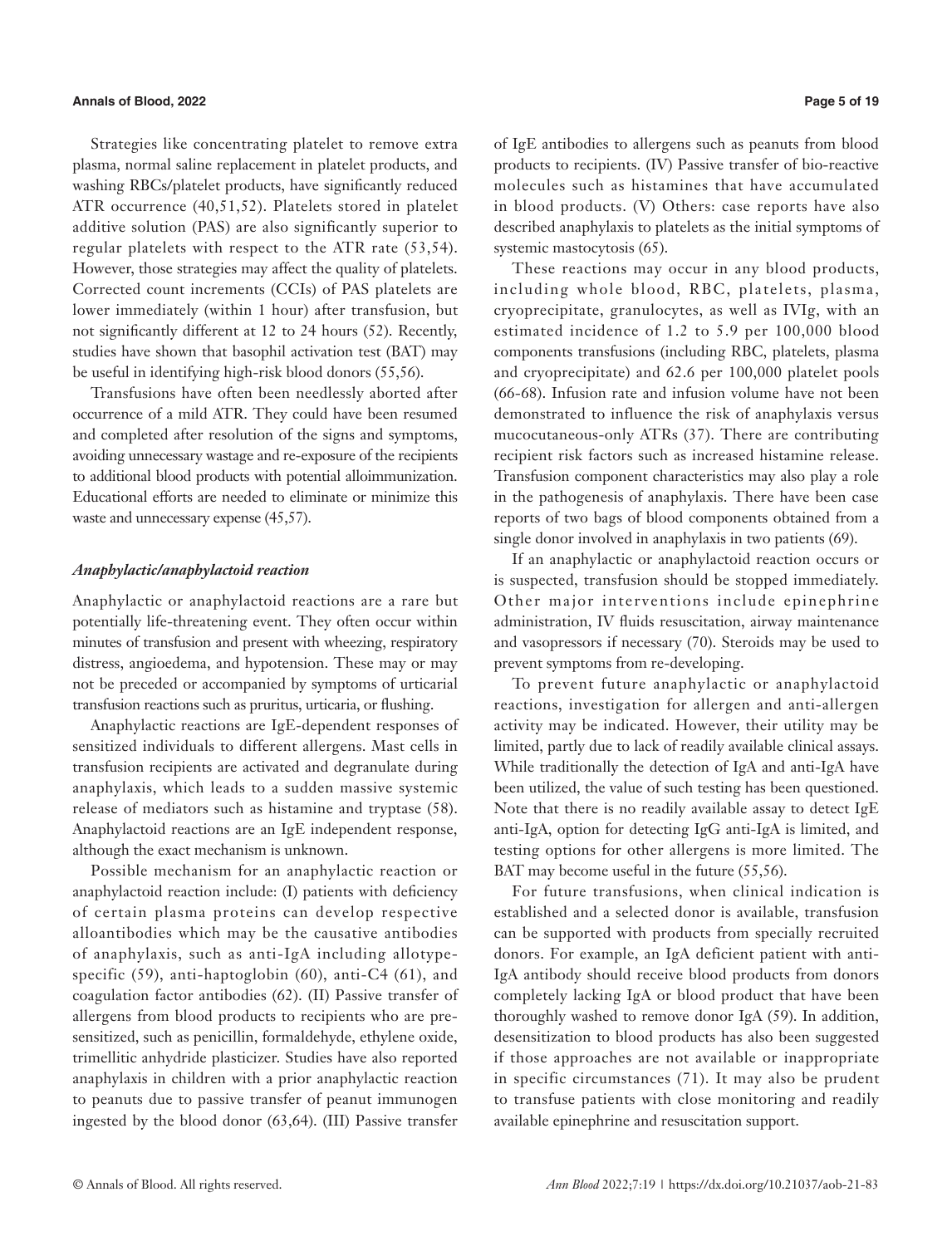# Febrile non-hemolytic transfusion reaction (FNHTR)

FNHTRs are characterized by fever, and chills and rigors, increased respiratory rate, change in blood pressure, anxiety and a headache may also be present, but more so in serious FNHTRs. Fever typically occurs during or within 4 hours of cessation of transfusion, with greater than or equal to 38 ℃/100.4 ℉ or a change of at least 1 ℃/1.8 ℉) from the pretransfusion value. Chills or rigors may be the only symptoms (1).

FNHTR is a diagnosis of exclusion. The possibility of other febrile conditions must be eliminated, including transfusion-related febrile conditions such as transfusiontransmitted bacterial toxins or infection, transfusion-related acute lung injury (TRALI), AHTRs, as well as those febrile conditions unrelated and coincidental to transfusion, such as pre-existing bacteriaemia, neutropenic fever, etc.

FNHTR is the most common type of transfusion reaction, accounting for 29–55% of the noninfectious adverse events of transfusions and occurring in 1% to 4% of all transfusions (46,72,73). Based on REDS-III report, FNHTR had an incidence rate of 11.3 per 1,000 patients. FNHTR can occur with all blood components, and rates are substantially higher in RBCs- and platelets-containing transfusions as compared to plasma only. FNHTR occurrence is also higher in elderly, female, patients with more than 1-year history of transfusions, patients with greater number of units transfusion, and patients with underlying hematological malignancies such as lymphoma and leukemia (74).

There are two well-established mechanisms for FNHTR: (I) antigen-antibody mediated reaction: interaction between recipient antibody and donor antigen [human leukocyte antigen (HLA) antigen mostly commonly, neutrophil antigen, platelet specific antigen, ABO antigens, etc.] (75), and less frequently interaction between donor antibody and recipient antigen leads to release of endogenous pyrogens such as IL-6, IL-8, TNF-alpha, etc. (II) Biological active factors present and/or accumulated during storage in blood products, particularly in plasma supernatants, can lead to FNHTR. These biological active factors include a wide range of molecules such as: IL-1α, IL-6, IL-7, IL-8, TNF-β, platelet factor 4, RANTES, CD40 ligand, MCP-1, lipids, plasma proteins, etc.

Leukoreduction can remove donor antigens [from white blood cell (WBC)] and reduce the number of FNHTRs (76). In addition pre-storage leukoreduction is more effective

than post-storage leukoreduction in preventing FNHTR, as it can reduce donor antigens and also reduce biological active factors such as the cytokines released from WBCs during storage (77). Universal pre-storage leukoreduction has led to a significant reduction of FNHTRs, yet FNHTRs still occur in certain patients, which can be partly explained by residual WBC and the presence of biological active factors.

FNHTR are generally not life threatening, but their management can be costly due to evaluation and associated blood-product wastage. It would be desirable for the clinical service to be able to distinguish fever as a result of FNHTR from other febrile conditions, such as infection, AHTR, or underlying conditions. From a tertiary hospital experience, one-third of FNHTR patients had significant fevers with temperature  $\geq$ 39.0 °C or a rise by  $\geq$ 2.0 °C. Approximately one-quarter underwent chest imaging within 48 hours, and 79% had blood cultures. A hospital admission directly attributable to the FNHTR, to exclude other causes of fever, occurred in 15% of FNHTR outpatients (78). There is a substantial burden of postreaction clinical activity. Efforts to avoid this adverse event may save resources, reduce patient distress, and encourage compliance with more restrictive transfusion strategies (78).

The management for FNHTRs requires clinical judgement and must balance the benefits and risks of their investigation and treatment. The transfusion should be stopped immediately once the patient develops chills/fever during transfusion. Fever can be treated with an antipyretic such as acetaminophen. Work-up to rule out hemolytic transfusion reaction, transfusion product bacterial culture and patient blood culture may be indicated.

Premedication of the patient with acetaminophen, a representative antipyretic, has become a common practice to prevent FNHTR. However, there is lack of evidence to support this practice. Recent systematic review and metaanalysis has shown that premedication may not significantly lower the incidence of FNHTR, regardless of the patient's history of FNHTR and the use of leukoreduced blood products in the transfusion (79-82). For patients with a history of repeated FNHTRs, washed RBC, or platelets with plasma reduction or removal, as well as fresher platelets may be indicated.

# Transfusion associated circulatory overload (TACO)

TACO is characterized by acute respiratory distress and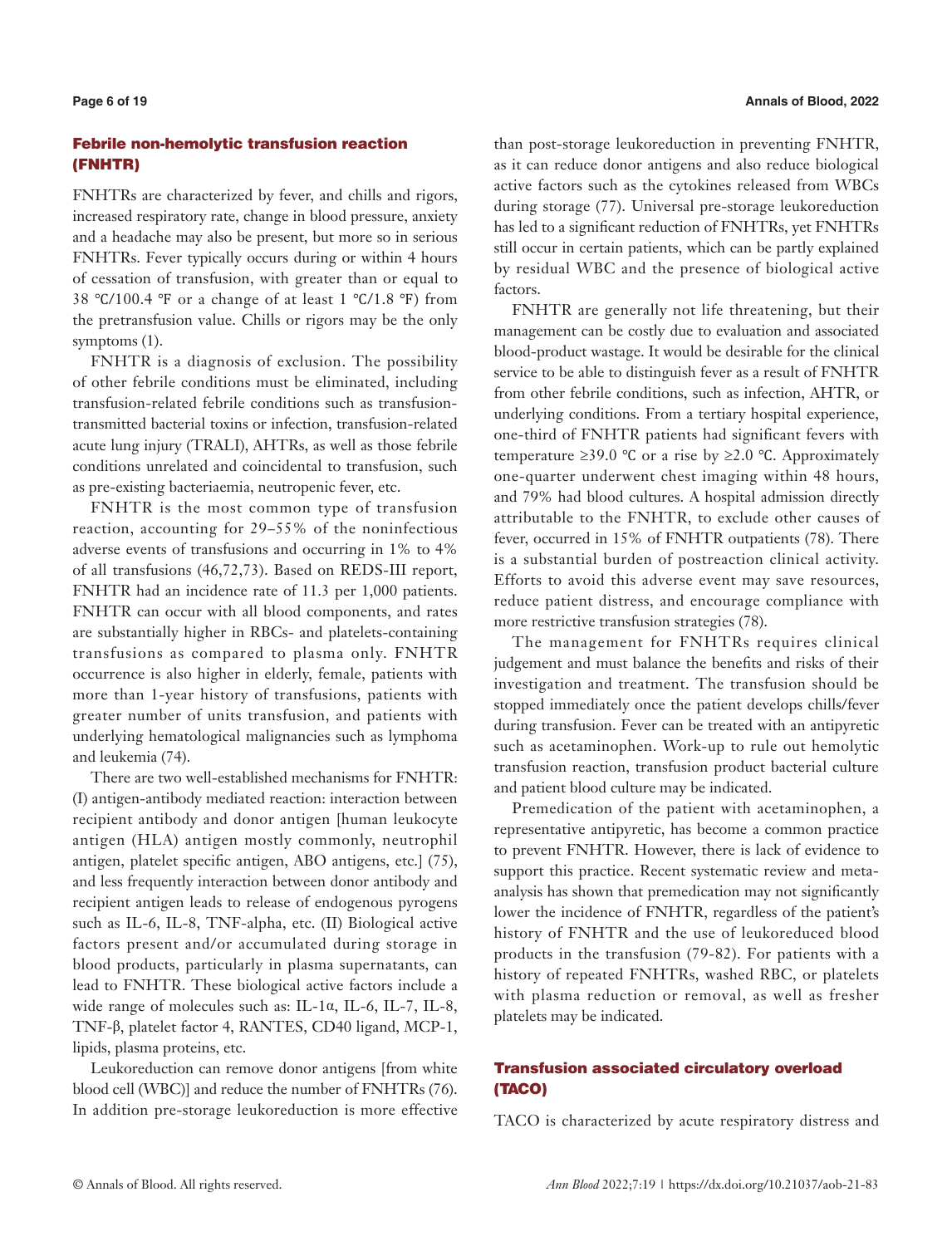pulmonary edema with signs of volume overload following transfusion. The following are some of the classic features of TACO: dyspnea, tachypnea, cyanosis, decreased oxygen saturation dyspnea, orthopnea, rales, jugular venous distention, S3 on auscultation, hypertension, widened pulse pressure, pinkish frothy sputum; radiographic evidence of new or worsening pulmonary edema; elevated brain natriuretic peptide (BNP) or NT-proBNP from pretransfusion baseline. The reaction typically occurs within 2 hours of transfusion but can be up to 12 hours later. However, there are no universally accepted diagnostic criteria yet (83).

The pathophysiology of TACO resembles that of other forms of acute cardiogenic pulmonary edema (84). Blood transfusion can rapidly increase left atrial and pulmonary capillary pressures, resulting in transudation of fluid into the pulmonary interstitium and alveolar space. Blood transfusion is thought to increase oncotic and pulmonary capillary pressures more significantly than an equivalent volume of IV crystalloid fluid, potentially accounting for its designation from other mechanisms of circulatory overload. Inflammation may be involved in TACO pathophysiology.

TACO has overtaken TRALI as the leading cause of transfusion-related morbidity and mortality since 2016, with up to 18% of patients requiring intensive care and 2% mortality rate (83,85). TACO has been continuously underrecognized due to the lack of pathognomonic signs and symptoms (73). TACO typically occurs in patients who received a large volume of blood products within a short time period, and those who are at risk for cumulative fluid balance overload, although a single unit transfusion can also trigger TACO (86). Studies have shown that the median transfusion volume of TACO cases is 500 mL, and the median volume of crystalloid or colloid within 24 hours pre-transfusion is 2,200 mL (85,87-89). TACO frequently occurs in patients with preexisting conditions and who are unable to compensate for an increased circulating blood volume. Identified TACO risk factors include history of [congestive heart failure](https://www.sciencedirect.com/topics/medicine-and-dentistry/congestive-heart-failure), renal dysfunction, age more than 70 years, emergency surgery, pretransfusion diuretic use, and plasma transfusion especially in females. Most patients with TACO have at least 1 of these underlying risk factors. Suboptimal fluid status management and inappropriate infusion practices are often seen in TACO cases (e.g., verbal orders, double red cell transfusions, rapid [infusion](https://www.sciencedirect.com/topics/medicine-and-dentistry/infusion-rate) [rates,](https://www.sciencedirect.com/topics/medicine-and-dentistry/infusion-rate) lack or improper timing of preemptive diuretics). In addition, infusion rate of >600 mL/hour has been linked to TACO.

TACO should be considered in any patient who has respiratory distress during or within 12 hours of completion of transfusion (83). Oxygenation status should be assessed for hypoxemia. Radiographic studies may be helpful and should be obtained to confirm pulmonary edema and eliminate other causes of respiratory distress. A BNP or N-terminal pro-BNP (NT-proBNP) ratio greater than 1.5 of pre-transfusion baseline level is supportive of TACO, and low levels of BNP or NT-proBNP can exclude TACO. However, high levels of BNP or NT-proBNP are unreliable in critically ill patients, especially patients who have underlying cardiologic medical conditions (90).

Treatment of TACO is the same as that of cardiogenic pulmonary edema from other causes. Once TACO is suspected, the transfusion should be immediately stopped. The major interventions include fluid mobilization such as using loop diuretics, supplementary oxygen, placing patient in a sitting position if possible, and assisted ventilation if indicated (87). Patients with TACO are more likely to require mechanical ventilation, experience longer intensive care and hospital lengths of stay following transfusion and have higher mortality rate (89).

Strategies to prevent TACO include careful review of patient history and fluid status, administration of [diuretic](https://www.sciencedirect.com/topics/medicine-and-dentistry/diuretic-therapy)  [therapy](https://www.sciencedirect.com/topics/medicine-and-dentistry/diuretic-therapy) to high-risk patients, and frequent nursing assessments (85). Restrictive transfusion practice may also reduce the occurrence and severity of TACO in critically ill patients (89). Slow infusion rates and blood component volume reduction should be considered in high risk patients.

#### TRALI

TRALI is a serious, possible fatal complication of transfusion. It typically presents with a sudden onset of hypoxemic respiratory insufficiency during or shortly after the transfusion of a blood product. Symptoms may be delayed as long as 6 hours but usually begin within 2 hours of initiating the transfusion (91). The common signs and symptoms of TRALI include: hypoxemia (100%), pulmonary infiltrates on chest radiography (100%), pink frothy secretions from the endotracheal tube if previously intubated (56%), fever (33%), hypotension (32%), cyanosis (25%), and chills (10%) (92).

TRALI should be suspected whenever a patient develops hypoxemic respiratory insufficiency during or after transfusion. International experts on TRALI have updated the 2004 Canadian Consensus Conference (CCC) definition of TRALI. The terminology of TRALI type I [without an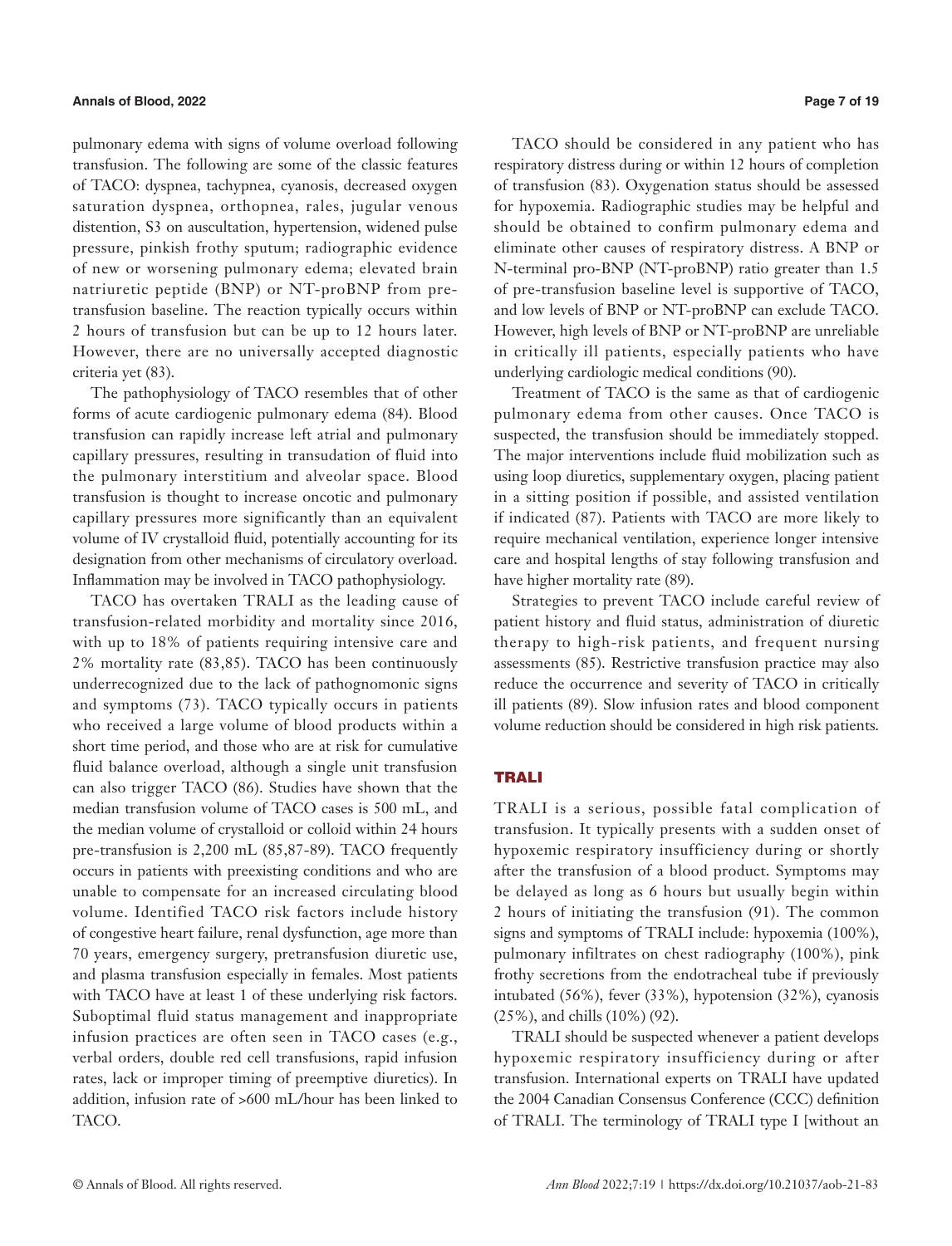acute respiratory distress syndrome (ARDS) risk factor] and TRALI type II (with an ARDS risk factor or with mild existing ARDS) has been proposed. The term "possible TRALI" has been dropped. New diagnostic criteria are listed as below (93):

TRALI type I: patients who have no risk factors for ARDS and meet the following criteria:

- (I) Acute onset; hypoxemia; clear evidence of bilateral pulmonary edema on imaging (e.g., chest radiograph, chest CT, or ultrasound); and no evidence of left atrial hypertension (LAH) or, if LAH is present, it is judged to not be the main contributor to the hypoxemia;
- (II) Onset during or within 6 hours of transfusion;
- (III) No temporal relationship to an alternative risk factor for ARDS.

TRALI type II: patients who have risk factors for ARDS (but who have not been diagnosed with ARDS) or who have existing mild ARDS, but whose respiratory status deteriorates and is judged to be due to transfusion based on:

- (I) Findings as described in categories (I) and (II) of TRALI type I;
- (II) Stable respiratory status in the 12 hours before transfusion.

TRALI remains a clinical diagnosis and does not require detection of cognate WBC antibodies (anti-HLA and/or anti-neutrophil), though it is recommended that these data be captured through a hemovigilance reporting system. All pulmonary complications after blood transfusion should be reported to the transfusion service and then categorized into one of several categories: TRALI (type I or type II), ARDS, TACO, TRALI/TACO cannot distinguish, or an alternate diagnosis. Cases with an ARDS risk factor that meet ARDS diagnostic criteria and where respiratory deterioration has occurred greater than 12 hours before transfusion should be classified as ARDS (91,93).

TRALI pathogenesis involves a "two-hit" process. During the first hit, the recipient neutrophils are primed for activation by virtue of the patient's underlying preexisting medical conditions. At the second hit, these primed neutrophils are activated by the transfused blood product. First-hit risk factors include hematologic malignancies, allogeneic and autologous hematopoietic progenitor cell transplantation, liver transplantation, chronic alcohol abuse, postpartum hemorrhage, polytrauma, cardiac disease, thrombotic microangiopathy, as well as high concentration of IL-8 and IL-6 pre-transfusion (94-96). The second hit is induced by the passive transfusion of antibodies in

the donor product (against HLA or human neutrophil antigens), or antigens to a recipient with pre-existing antibody, or other factors of the transfused product such as product type (platelets, especially whole blood derived platelet concentrate, plasma), product age, and increased levels of bioactive lipids in components (94-98).

Immediate discontinuation of the transfusion is critical when TRALI is suspected. Supportive care remains the mainstay of TRALI management, which includes supplemental oxygen, non-invasive ventilation, or ventilator support as needed, lung protective strategies and hemodynamic support. Steroids may be effective in decreasing mortality and have been used anecdotally but there is a lack of large-scale study evidence (98,99).

TRALI had been the leading cause of transfusion-related mortality in the United States until 2016. It was historically estimated to occur at a rate of 1 in 5,000 transfused blood components (95). Following the institution of TRALI mitigation strategies, TRALI incidence has substantially decreased to a rate of around 1 in 12,000 transfusions, especially for patient populations prone to develop TRALI (38,94,100). Current TRALI mitigation strategies include exclusion of high-risk donors from plasma and platelet donation through anti-HLA antibody testing or history screening (e.g., previously pregnant females), use of PAS platelets, use of solvent/detergent-treated plasma, and washing of blood products (98,101,102).

### Hypotensive transfusion reaction (HyTR)

Although hypotension can be one of the manifestations of several kinds of transfusion reactions, such as bacterial contamination, AHTR, TRALI, anaphylaxis, HyTR is a distinct transfusion reaction category in which the patient develops hypotension during or within 1 hour after cessation of transfusion, usually within minutes of starting the transfusion, and other transfusion reactions are excluded (1). Hypotension is typically sudden in onset and often quite significant (such as a drop of more than 30 mmHg or 25% from baseline in systolic blood pressure or other blood pressure measurement). Once transfusion is stopped, the hypotension usually rapidly resolves without specific therapy (103-105). However more severe case can be seen, therefore it is important for the patient care provider to recognize this reaction early and manage accordingly.

HyTR is thought to be due to increased level of vasoactive bradykinin (BK) and its active metabolites (des-Arg9-BK) due to either increased production and/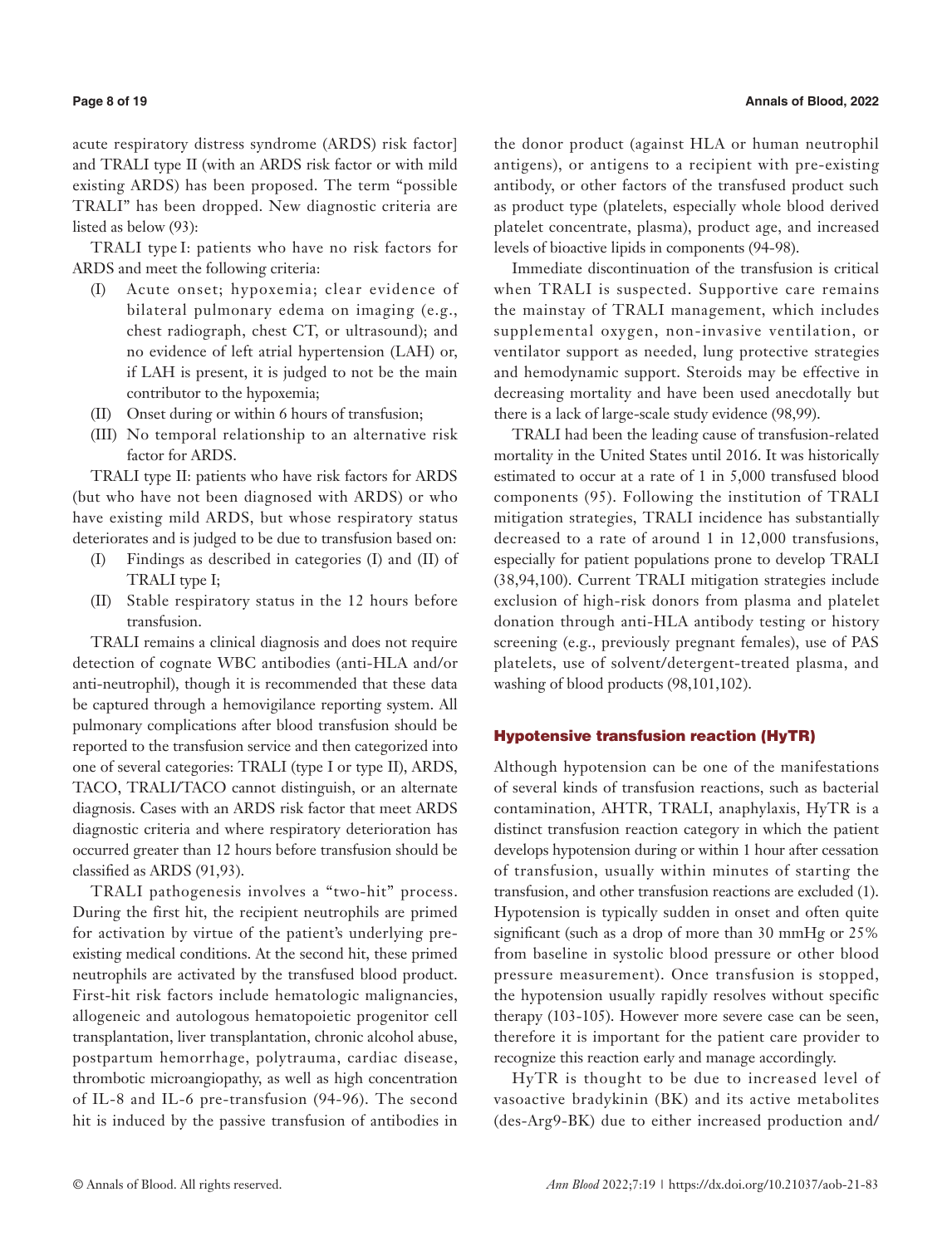or decreased metabolism. BK can be produced through the activation of the contact system, cleaved from highmolecular-weight kininogen (HMWK) or low-molecularweight kininogen (LMWK) by kallikrein. Kallikrein can be converted from pre-Kallikrein by activated factor XII. BK has a short half-life of about 15 seconds, and it is metabolized by a number of enzymes including angiotensin converting enzyme (ACE) and aminopeptidase P (APP).

Predisposing factors include use of an ACE inhibitor by the recipient, individual variability in BK metabolism possibly due to genetic disposition, surgical procedures like radical prostatectomy or cardiopulmonary bypass, and the use of negatively charged filters during surgical procedures including intraoperative blood recovery, possibly blood product manufacture, or use of a bedside leukocyte reduction filter (not commonly used now) (104-106).

HyTR has been implicated in transfusion of many types of blood products including RBC, whole blood (both autologous and allogeneic), platelet and plasma. There have been various reported incident rates for HyTR. An incidence of 8.7 HyTR per 100,000 blood components transfused was reported in the 2019 US national blood collection and utilization survey (107,108).

Once an episode of HyTR occurs, the most important measure is to stop the transfusion immediately and to provide supportive care if needed including fluid bolus or pressors. The following transfusion reactions should be ruled out: hemolytic transfusion reaction, septic transfusion reaction, TRALI, and allergic reaction. Risk factors should be evaluated such as the use of ACE inhibitors, procedure type, and the use of negatively charged filters. The patient should not be challenged with the same product since symptoms may re-occur. Routine transfusion monitoring is critical for the detection of HyTR. The use of ACE inhibitors may need to be discontinued for future transfusions.

# Transfusion-associated graft-versus-host disease (TA-GvHD)

TA-GvHD is a rare complication of blood transfusion with a very high mortality rate (109,110). It occurs from the engraftment of T lymphocytes, including both CD4<sup>+</sup> and CD8<sup>+</sup> T lymphocytes, following a transfusion of cellular blood products, such as RBC, whole blood, platelets, and rarely never-frozen plasma (109). The recipient's immune response to these infused lymphocytes would usually prevent engraftment, yet in cases where the recipient is immunosuppressed, or in a situation where HLA mismatched antigens in recipient are recognized as foreign by donor T cells, the infused viable donor lymphocytes can proliferate *in vivo* and mount an immune-destructive response against recipient tissues, such as bone marrow, skin, gut, and liver (111). For directed donations from firstdegree relatives, TA-GvHD risk is increased at least 21 fold for US whites, 18-fold for Germans, and 11-fold for Japanese (109,112).

Removal of leukocytes before transfusion has been considered as a protective intervention but reports of TA-GvHD after transfusion of leukoreduced blood components can be found in the literature. Leukoreduction by filtration is generally not accepted as a method to sufficiently prevent TA-GvHD (113). Gamma- or X-irradiation of blood components, to disable T cells' mitotic capabilities, is currently the recommended procedure to prevent TA-GvHD. For all high-risk patients, whole blood, RBCs, platelets, granulocytes, and never-frozen plasma should be irradiated, except cryopreserved red cells after deglycerolization. It is not necessary to irradiate frozen plasma such as FFP, cryoprecipitate, or fractionated plasma (111,113,114). Pathogen reduction, due to nucleic acid cross-linking, can efficaciously abrogate lymphocyte proliferation. Pathogen-reduced platelets do not need to be irradiated (115). In rural areas where gamma irradiation is not possible, the risk-benefit of transfusion should be carefully considered (116).

TA-GvHD typically develops between 4 to 30 days after transfusion, presenting with a constellation of fever, rash, gastrointestinal symptoms, liver injury, and hypoproliferative pancytopenia (109,110).

It is important to have a high level of suspicion for TA-GvHD. Investigations to detect the presence of donorderived cells in the blood and/or affected tissues of the recipient are essential to confirm TA-GvHD diagnosis. Diagnosis is usually made by biopsy of skin, gut, or liver. The presence of donor cells can be demonstrated by DNA amplification in peripheral blood or short tandem repeat analysis using peripheral blood and skin biopsies from affected and non-affected sites in the patient, and peripheral blood samples from the implicated donors (117).

Mortality in TA-GvHD has been estimated to be between 90% to 100% (110). There is no definite treatment modality for the fatal condition of TA-GvHD. However, hematopoietic progenitor cell transplantation and immunosuppression have been associated with increase in survival (109,116). Prevention by irradiation of blood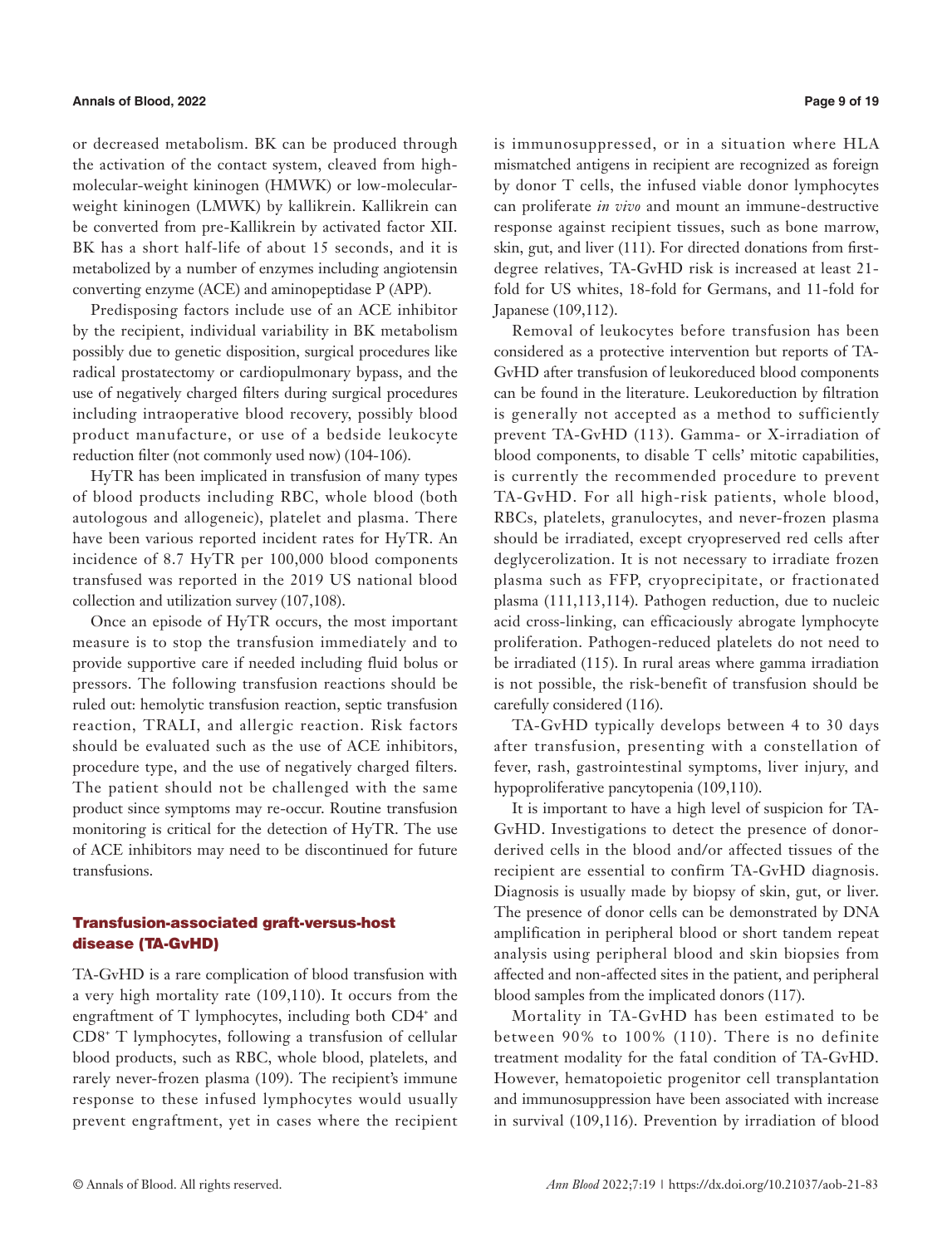products or inactivation of lymphocytes is of utmost importance.

# Post-transfusion purpura (PTP)

PTP, first described in 1961 in two multiparous women (118), is an uncommon serious transfusion complication with estimated incidence at 1:50,000–100,000 transfusions.

PTP is characterized by the antibody formation against human platelet antigens (HPA), which are lacking on platelets of the recipient. This most commonly results from immunization against HPA-1a antigens in HPA-1a negative subjects, an uncommon genotype found in around 2% of the Caucasian population, but occasionally immunization against other HPA antigen types occurs. PTP mechanism is not precisely known. Both the transfused donor platelets and the patient's autologous platelets are destroyed—so called "innocent bystander" effect (119-121).

PTP typically presents as a sudden profound thrombocytopenia, often less than 10,000/μL developing within 2 weeks of transfusion. Bleeding of variable severity is often present and can be life-threatening. PTP is considered a self-limited disease with recovery of platelet counts in approximately 20 days. Recurrence following a subsequent transfusion is unusual (119).

PTP is often identified in middle-aged multiparous women who had been allo-sensitized during pregnancy, but also in subjects who have had previous transfusions of any platelet-containing product, including RBCs, platelets, never-frozen plasma, or granulocytes (122). Studies have suggested increased PTP risk with greater number of units previously transfused. The recipient's underlying health conditions and prior recipient alloimmunization status may also play a role for PTP occurrence (123,124).

Clinical suspicion is key for PTP diagnosis. Laboratory evidence of platelet-targeted antibodies and identification of the antigen(s) they recognize are necessary to confirm the diagnosis.

IVIg is currently the treatment of choice for PTP. Patients often have favorable response to IVIg treatment within 2 days. Corticosteroids are often given but effectiveness is unproven. Therapeutic plasma exchange may be considered for complex cases and for cases refractory to IVIg (119). Platelet transfusions are not typically effective even when platelet units lacking the targeted HPA are given, which is possibly due to the "innocent bystander" effect (125,126). However, platelets should be administered to patients with life-threatening bleeding.

# Metabolic changes associated with large volume transfusion

Large volume resuscitation with blood products can result in clinically significant dilutional coagulopathy, electrolyte imbalances and severe hypothermia that could place the patient at risk for cardiac arrhythmia or arrest. In fact, massive transfusion is considered an independent risk factor for developing multi-organ failure (127).

# *Hypocalcemia*

Blood products are anticoagulated with citrates. The quantity of citrate in plasma and platelets is higher than in RBC. Transfused citrate binds calcium and magnesium, and suboptimal citrate metabolism in the context of massive transfusion may lead to citrate toxicity with symptomatic hypocalcemia manifesting from tingling sensation, hypotension, to alterations in cardiac depolarization (prolong QT) and decrease ventricular response (128). The risk is higher for patients with impaired liver and/or kidney function. The most susceptible group are patients undergoing liver transplantation during the anhepatic phase of the intervention where citrate is not able to be effectively metabolized (129). Calcium monitoring and replacement are essential and their inclusion in the MTP protocols should be considered.

# *Hypomagnesemia*

It is also a common side effect secondary to severe citrate toxicity during massive transfusion of trauma patients. Patients may be prone to develop a type of arrhythmia known as torsade de pointes. Hypomagnesemia has not been associated with increased mortality in this population (130).

#### *Hyperkalemia*

Potassium leaks from storage red cells over time. Clinically significant hyperkalemia rarely occurs because after transfusion RBC membrane reestablishes rapidly the uptake of potassium by the sodium-potassium pump (131). However, transfusion associated hyperkalemic cardiac arrest has been reported in high-risk populations such as patients with a small total blood volume; specially, children requiring a large volume transfusion (132). In addition, high infusion rates of the red cells and also acid-base imbalance may contribute to significant hyperkalemia in the recipient.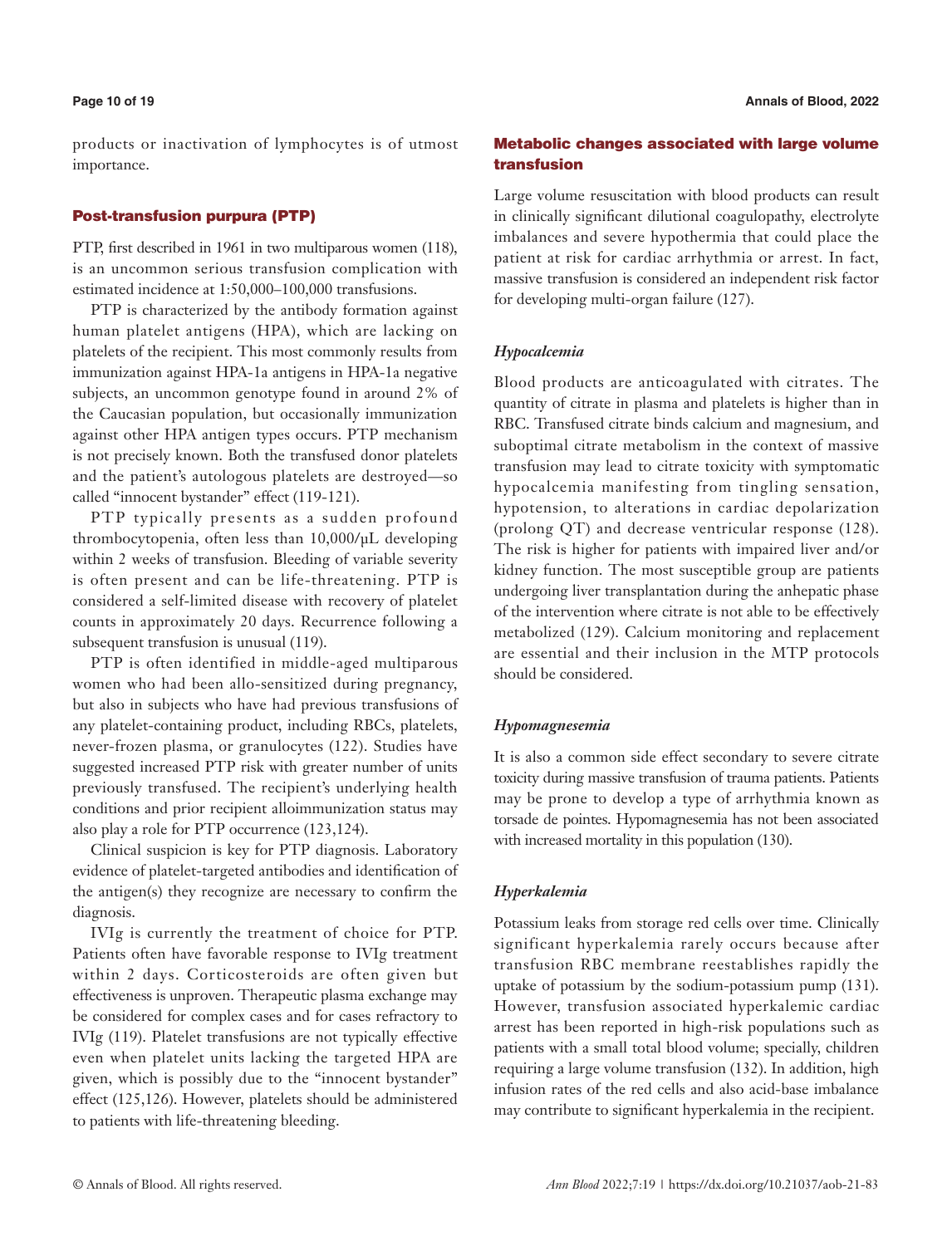# **Annals of Blood, 2022 Page 11 of 19**

# *Hypokalemia*

It may develop in the context of massive transfusion secondary to metabolic alkalosis, and aldosterone induced urinary loss (133).

# *Acid*-*balance*

Stored blood is in general acidic due to the presence of citrate and the generation of lactic acid. However, patients don't typically develop acidosis as citrate is rapidly metabolized to bicarbonate by liver. However during massive transfusion metabolic alkalosis may occur and myocardial contractibility could be compromised in severe cases (133).

# *Hypothermia*

Massive transfusion can result in clinically significant hypothermia. Close core body temperature monitoring and management is essential for a successful resuscitation using large amounts of blood products. Hypothermia can cause coagulation dysfunction, decreased citrate metabolism, increased Hb-oxygen affinity, and decreased oxygen delivery to tissues resulting in impairment of myocardial function.

# Cumulative iron overload

Transfusion associated iron overload is a side effect directly associated with chronic RBC transfusion. It is a major area of concern in the management of patients with conditions requiring chronic RBC transfusion such us sickle cell anemia, thalassemia, aplastic anemia or even in cancer survivors needing long term transfusion support (134).

Chronic transfusion in these patients disrupts the iron homeostasis in the body. In normal physiologic conditions, the amount of iron absorbed from the small intestine is balanced by the iron lost through sweat, shedding skin cells, GI loss, menstruation, turnover, and excretion of RBCs. Daily absorption and excretion of iron is about 1 mg in a healthy individual (135).

There is no active mechanism in the human body for excretion of iron. Therefore, excess iron obtained from chronic transfusion gradually accumulates in the body, increasing the risk of developing life-threatening organ toxicity.

Transfusion iron overload could be easily overlooked as the symptoms are nonspecific and the condition develops gradually over time. This disorder occurs when transfusions are given for the correction of anemia without iron deficiency. In sickle cell patients or patients with thalassemia for example, iron overload is exacerbated by iron accumulation derived from the breakdown of abnormal erythrocytes.

Close iron monitoring is key for the long-term management of these patients. Usually, patients on chronic red cell transfusion are evaluated using ferritin levels in combination with liver and cardiac MRI (136). Iron chelation is often needed for patients with severe iron overload.

# RBC alloimmunization

RBC alloimmunization is the formation of antibodies against alloantigens on RBCs, usually occurring after exposure through transfusion or pregnancy. Both donor and recipient factors play a role in RBC antibody development, including specific characteristics of a particular blood group antigen and also the recipient's ability to elicit an immune response. Factors related to the product can also affect alloimmunization including the modifications performed on a blood component, length of storage, leukoreduction, presence of inflammatory cytokines, and microparticles as well as the amount of red cells transfused to a patient (137,138).

Exposure to a foreign RBC antigen alone may not be sufficient to trigger alloimmunization. Recipient susceptibility also plays an important role. Recipients in an inflammatory state or with acute illness are more likely to become alloimmunized (137). It is reported that in murine models of RBC transfusion, artificially induced inflammation was associated with increased RBC alloantibody production, increased RBC antigen presentation by dendritic cells, as well as more pronounced proliferative responses of CD4-positive T cells compared to animals without inflammation (138).

Sickle cell disease patients are among the most vulnerable group for RBC alloimmunization with a rate of alloimmunization that ranges from 18% to 37% if transfused with RBCs matched only for ABO and D antigens (139). An explanation for this finding is the differences in RBC antigen frequencies between the Caucasian donor pool and the majority African American sickle cell recipients. However, the rate of RBC alloimmunization is still greater than expected in those transfused with red cells from donors with similar racial/ethnic backgrounds (140).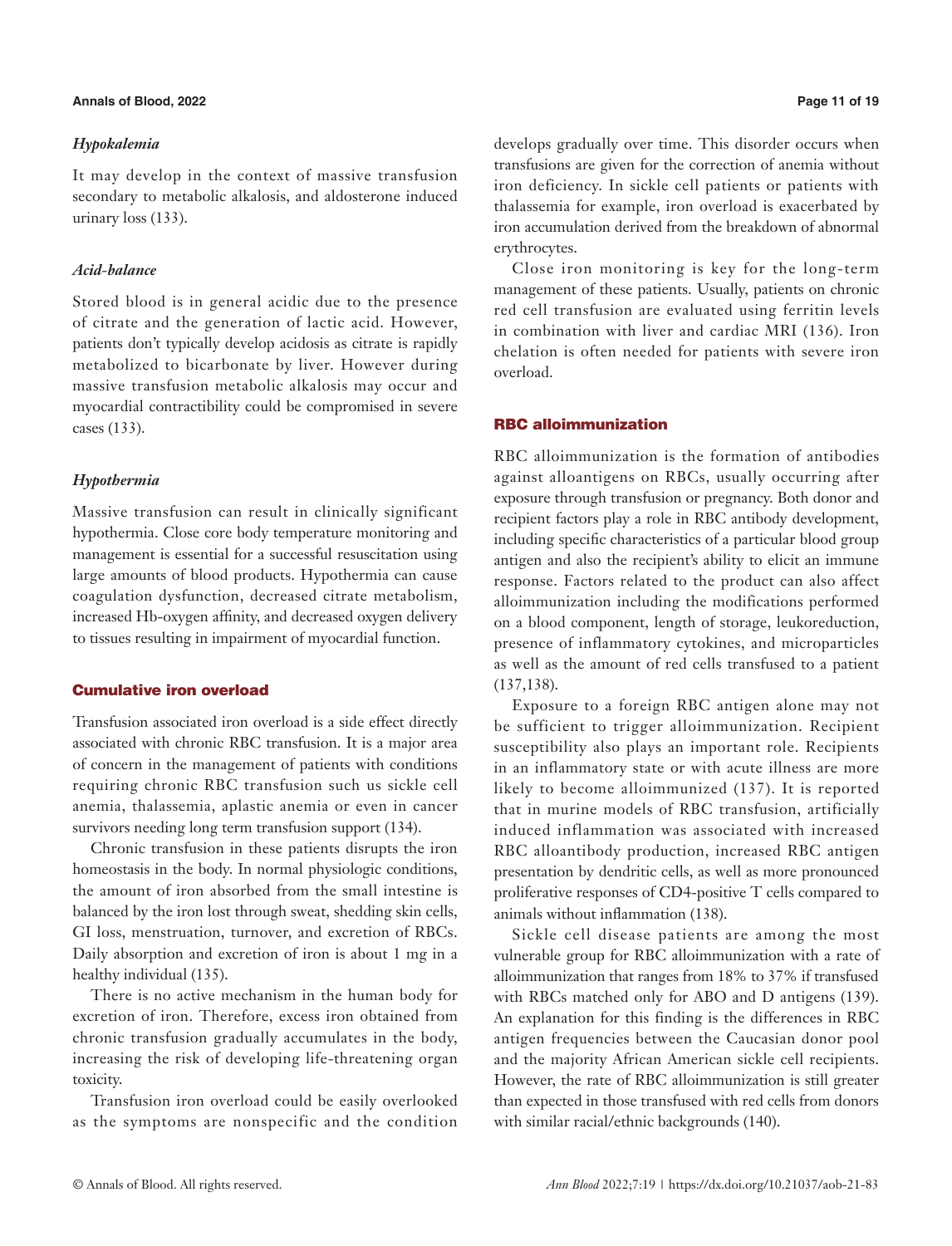Another explanation may be related to the fact that Rh variants are more common in populations of African descent. High-resolution *RH* genotyping revealed that 87% of patients inherited at least 1 or more variant *RH* allele, demonstrating a significant *RH* diversity in this patient group. These variants potentially encode altered or partial Rh antigens that are unable to be differentiated from common antigens by routine serologic typing methods. In the future, molecular characterization of recipients and allele level RBC matching may help further minimize the risk of RBC alloimmunization (140).

#### Platelet alloimmunization

Platelet alloimmunization and its complication, platelet refractoriness, are well-recognized adverse consequence of blood product transfusions (141-143). The most common antibodies involved are directed against the HLA and—less frequently—platelet specific antigens (or HPA) (143).

The mechanism by which alloimmunization develops is not completely understood, however, it is postulated that both donor and recipient-related factors are involved (144). The donor related-factors include the product content of antigen presenting cells (APC) and age-induced changes in cellular components. The recipient-related factors include events associated with antigen processing and presentation, as well as CD8<sup>+</sup> T cell-mediated immunosuppression. The implementation of universal pre-storage leukoreduction of cellular blood components has significantly reduced the incidence of platelet alloimmunization (144).

Another possible contributing factor is routine administration of ABO incompatible platelets (145). Greater incidence of early onset platelet refractoriness due to developing anti-HLA, anti-HPA, and rising isoagglutinin titers have been reported. It has been shown that the strict use of ABO matched leukoreduced platelets (both antibody and antigen match) has significantly decreased the need for HLA-matched platelet transfusions (146).

Various methods have been developed to screen for platelet refractoriness and assess the effectiveness of platelet transfusions. In non-actively bleeding patients, the response is measured by the post-transfusion platelet counts and other indices such as the post-transfusion increment (PI), the percentage platelet recovery (PPR), and the CCI (141). The workup for suspected platelet refractoriness typically starts with two separate post-transfusion platelet counts taken within 10–60 minutes after transfusion is completed (143). The vast majority of studies define CCI thresholds for

refractoriness at <5,000 (some at <7,500) after two successive platelet transfusions, as well as a PPR of <30% (143). The management of platelet alloimmunization and platelet refractoriness can be challenging and may require the use of HLA-matched or crossmatched platelet products (141,143,144). The use of continuous platelet infusion or "drip" has been reported by some institutions with successful outcomes for severe platelet transfusion refractory cases with ongoing bleeding when matched platelets are not found or not immediately available (147,148).

# Transfusion-related immunomodulation (TRIM)

TRIM has been reported to be associated with allogeneic transfusion (149,150). The pathophysiology of TRIM has been narrowed down to two fundamental concepts: proinflammatory and immunosuppressive effects of the transfused blood product (151,152).

There are many factors that can contribute to the effects, such as blood products, recipients, and others. In the pre-leukoreduction era, transfused blood products are considered potential immune disruptors especially in critically ill patients with underlying systemic inflammation and immunosuppression (149). Recent reports have shown that immunosuppressive effects of TRIM following RBC transfusion are precipitated by the cellular byproducts (generated by storage) and possibly macrophage activation with the release of immune mediators (151).

# Pediatric transfusion reaction

Transfusion reactions among pediatric populations have not been rigorously studied or characterized (153,154). In general, transfusion reactions in these populations are similar to adults in nature, nevertheless, differ in some respects due to significant pathophysiologic differences (i.e., developing immune system, body surface area and mass indices, etc.) and approaches in the management. In addition, underreporting pediatric transfusion reactions is a common concern and can underestimate overall incidence  $(153-155).$ 

Reported transfusion reaction incidence is higher among pediatric populations except for post-transfusion red cell alloimmunization (excluding children with hemoglobinopathies) (153). Most studies describe increased frequency of ATRs, especially when platelets are implicated (153). A large-scale single-center study showed a significantly higher incidence of transfusion reactions in the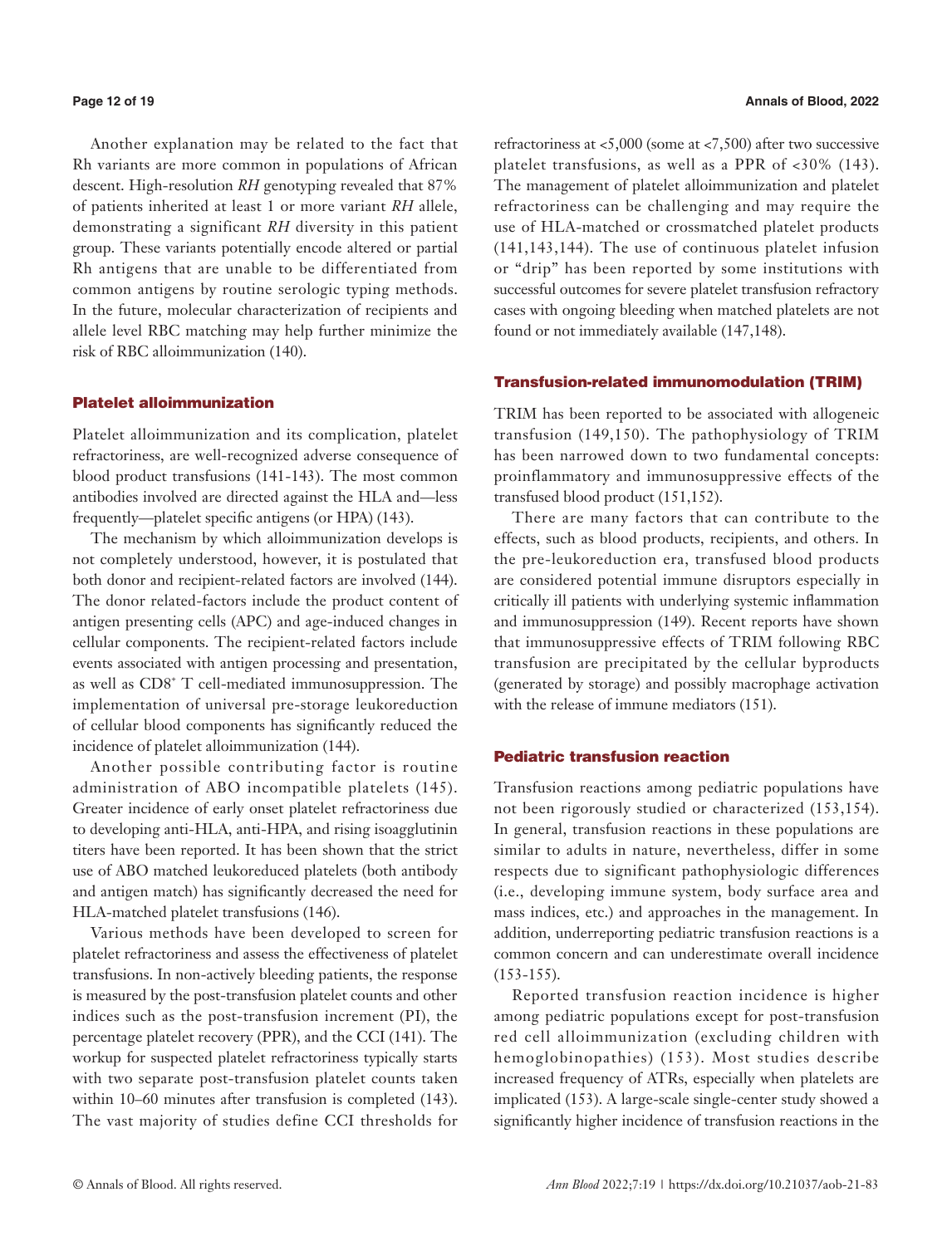### **Annals of Blood, 2022 Page 13 of 19**

pediatric group compared to adults (6.2 reactions per 1,000 transfusions versus 2.4 reactions per 1,000). Intriguingly, sex differences were also observed among the pediatric group, as opposed to the adult group, where transfusion reactions reported more frequently in pediatric males (154).

The immunomodulatory complications and necrotizing enterocolitis (NEC) have distinct relevance in pediatric population, especially in neonates, although the causal relationship and clinical significance remain unclear (155).

#### Unconfirmed transfusion reaction

There are several reported, but unconfirmed, types of transfusion reactions, including transfusion associated dyspnea (TAD), acute pain transfusion reaction (APTR), transfusion associated posterior reversible encephalopathy syndrome (PRES), and transfusion-related acute gut injury (TRAGI), and others. Continued reporting through hemovigilance and further studies in establishing the relations to transfusion and the mechanisms will be important to understand the clinical significance of these types of suspected transfusion reactions.

# **Summary**

Despite continued improvement in transfusion safety, noninfectious complications continue to present challenges in the care of transfusion recipients and to the transfusion community. Non-infectious complications may still go underreported (46). Recognition, reporting, diagnosis, and collaborative management between blood bank and the treating clinical team are crucial for the proper management and risk mitigation of transfusion reactions.

#### Acknowledgments

*Funding:* None.

# **Footnote**

*Provenance and Peer Review:* This article was commissioned by the Guest Editor (Paul D. Mintz) for the series "Transfusion Therapy: Principles and Practices" published in *Annals of Blood*. The article has undergone external peer review.

*Conflicts of Interest:* All authors have completed the ICMJE uniform disclosure form (available at [https://aob.amegroups.](https://aob.amegroups.com/article/view/10.21037/aob-21-83/coif)

[com/article/view/10.21037/aob-21-83/coif](https://aob.amegroups.com/article/view/10.21037/aob-21-83/coif)). The series "Transfusion Therapy: Principles and Practices" was commissioned by the editorial office without any funding or sponsorship. YW serves as an unpaid editorial board member of *Annals of Blood*. AFAM received honorarium for presenting at RCG 2021 from Versiti/NIH and received support for attending meetings from University of Miami/ Jackson Memorial Hospital. YW reports receiving royalties from AABB and UptoDate, and receiving consulting fees from Verax medical and Terumo BCT; honoraria support for attending meetings from Chinese Institute of Blood Transfusion, University of Virginia/Therapeutic Apheresis Academy, and ASFA, World Stem Cell Summit, 1st International Workshop on Leadership, Management, Quality & Innovation in Organ Procurement; pending patents from Bloodworks and University of Washington. YW also serves as committee or board member of ASFA, AABB, ABC and APC. The authors have no other conflicts of interest to declare.

*Ethical Statement:* The authors are accountable for all aspects of the work in ensuring that questions related to the accuracy or integrity of any part of the work are appropriately investigated and resolved.

*Open Access Statement:* This is an Open Access article distributed in accordance with the Creative Commons Attribution-NonCommercial-NoDerivs 4.0 International License (CC BY-NC-ND 4.0), which permits the noncommercial replication and distribution of the article with the strict proviso that no changes or edits are made and the original work is properly cited (including links to both the formal publication through the relevant DOI and the license). See: [https://creativecommons.org/licenses/by-nc-nd/4.0/.](https://creativecommons.org/licenses/by-nc-nd/4.0/)

# **References**

- 1. CDC. National Healthcare Safety Network Biovigilance Component Hemovigilance Module Surveillance Protocol. 2021. Available online: https://www.cdc.gov/nhsn/pdfs/ biovigilance/bv-hv-protocol-current.pdf
- 2. Gehrie EA, Roubinian NH, Chowdhury D, et al. A multicentre study investigating vital sign changes occurring in complicated and uncomplicated transfusions. Vox Sang 2018;113:160-9.
- 3. Eder AF, Chambers LA. Noninfectious complications of blood transfusion. Arch Pathol Lab Med 2007;131:708-18.
- 4. Sazama K. Reports of 355 transfusion-associated deaths: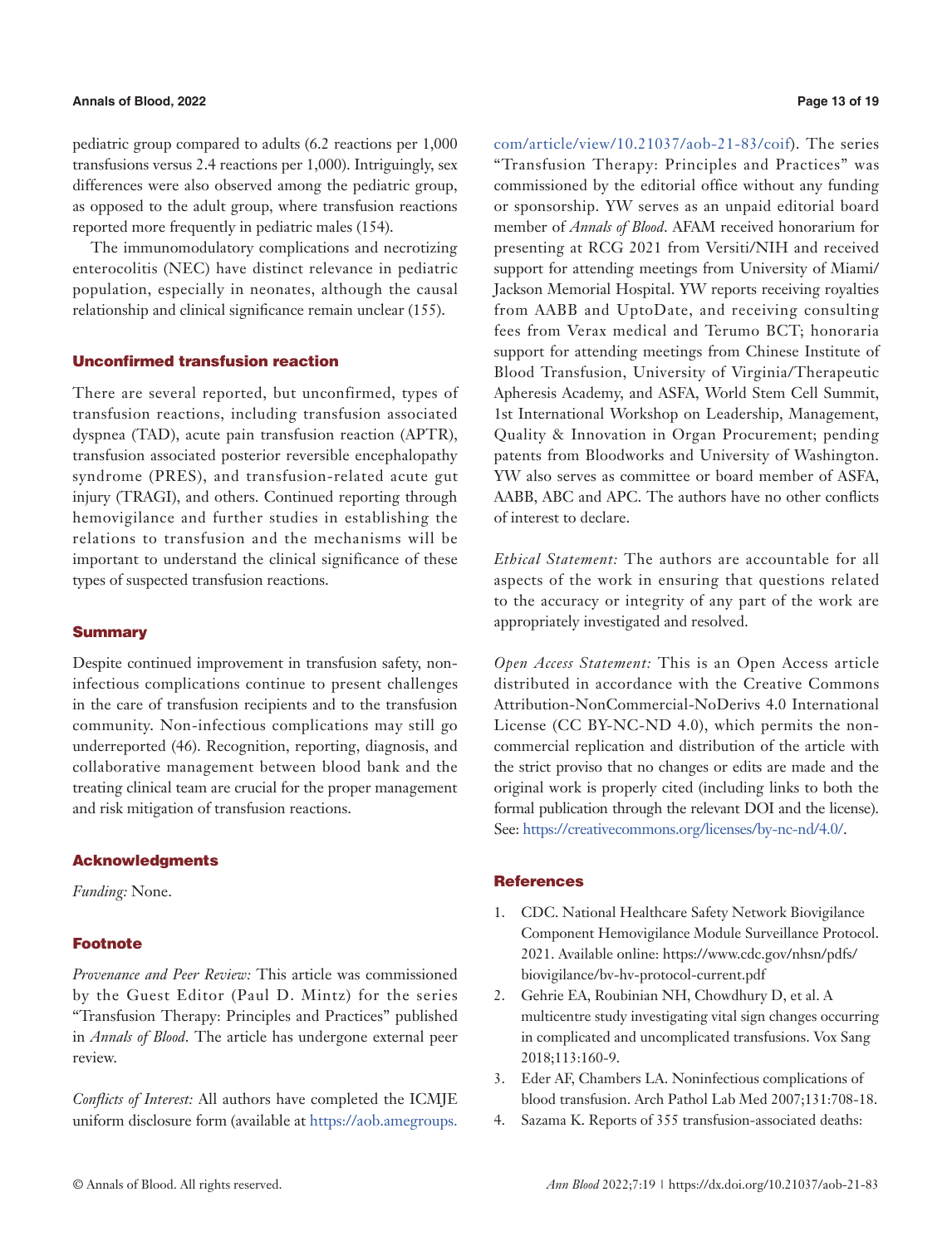1976 through 1985. Transfusion 1990;30:583-90.

- 5. Storch EK, Rogerson B, Eder AF. Trend in ABOincompatible RBC transfusion-related fatalities reported to the FDA, 2000-2019. Transfusion 2020;60:2867-75.
- 6. Stowell SR, Winkler AM, Maier CL, et al. Initiation and regulation of complement during hemolytic transfusion reactions. Clin Dev Immunol 2012;2012:307093.
- 7. Strobel E. Hemolytic Transfusion Reactions. Transfus Med Hemother 2008;35:346-53.
- 8. Roumenina LT, Bartolucci P, Pirenne F. The role of Complement in Post-Transfusion Hemolysis and Hyperhemolysis Reaction. Transfus Med Rev 2019;33:225-30.
- 9. Murphy MF, Casbard AC, Ballard S, et al. Prevention of bedside errors in transfusion medicine (PROBE-TM) study: a cluster-randomized, matched-paired clinical areas trial of a simple intervention to reduce errors in the pretransfusion bedside check. Transfusion 2007;47:771-80.
- 10. Mistry H, Poles D, Watt A, et al. Human errors in manual techniques for ABO/D grouping are associated with potentially lethal outcomes. Transfus Med 2019;29:262-7.
- 11. Janatpour KA, Kalmin ND, Jensen HM, et al. Clinical outcomes of ABO-incompatible RBC transfusions. Am J Clin Pathol 2008;129:276-81.
- 12. Arthur CM, Chonat S, Fasano R, et al. Examining the Role of Complement in Predicting, Preventing, and Treating Hemolytic Transfusion Reactions. Transfus Med Rev 2019;33:217-24.
- 13. Reid ME, Lomas-Francis C, Olsson ML. The blood group antigen factsbook. 3rd ed. Amsterdam: Academic Press, 2012.
- 14. Powers A, Chandrashekar S, Mohammed M, et al. Identification and evaluation of false-negative antibody screens. Transfusion 2010;50:617-21.
- 15. Goodell PP, Uhl L, Mohammed M, et al. Risk of hemolytic transfusion reactions following emergency-release RBC transfusion. Am J Clin Pathol 2010;134:202-6.
- 16. Linden JV, Wagner K, Voytovich AE, et al. Transfusion errors in New York State: an analysis of 10 years' experience. Transfusion 2000;40:1207-13.
- 17. Capon SM, Goldfinger D. Acute hemolytic transfusion reaction, a paradigm of the systemic inflammatory response: new insights into pathophysiology and treatment. Transfusion 1995;35:513-20.
- 18. Win N, Needs M, Thornton N, et al. Transfusions of least-incompatible blood with intravenous immunoglobulin plus steroids cover in two patients with rare antibody. Transfusion 2018;58:1626-30.
- 19. Win N, Almusawy M, Fitzgerald L, et al. Prevention of hemolytic transfusion reactions with intravenous

immunoglobulin prophylaxis in U- patients with anti-U. Transfusion 2019;59:1916-20.

- 20. Kohan AI, Niborski RC, Rey JA, et al. High-dose intravenous immunoglobulin in non-ABO transfusion incompatibility. Vox Sang 1994;67:195-8.
- 21. Shi S, Han J, Yao Y, et al. Successful prevention of severe allergic transfusion reactions with omalizumab. Transfusion 2020;60:1639-42.
- 22. Weinstock C, Möhle R, Dorn C, et al. Successful use of eculizumab for treatment of an acute hemolytic reaction after ABO-incompatible red blood cell transfusion. Transfusion 2015;55:605-10.
- 23. Balbuena-Merle R, West FB, Tormey CA, et al. Fatal acute hemolytic transfusion reaction due to anti-B from a platelet apheresis unit stored in platelet additive solution. Transfusion 2019;59:1911-5.
- 24. Mair B, Benson K. Evaluation of changes in hemoglobin levels associated with ABO-incompatible plasma in apheresis platelets. Transfusion 1998;38:51-5.
- 25. Moinuddin IA, Millward P, Fletcher CH. Acute Intravascular Hemolysis Following an ABO Non-Identical Platelet Transfusion: A Case Report and Literature Review. Am J Case Rep 2019;20:1075-9.
- 26. Karafin MS, Blagg L, Tobian AA, et al. ABO antibody titers are not predictive of hemolytic reactions due to plasma-incompatible platelet transfusions. Transfusion 2012;52:2087-93.
- 27. Fasano RM, Miller MJ, Chonat S, et al. Clinical presentation of delayed hemolytic transfusion reactions and hyperhemolysis in sickle cell disease. Transfus Clin Biol 2019;26:94-8.
- 28. Win N, New H, Lee E, et al. Hyperhemolysis syndrome in sickle cell disease: case report (recurrent episode) and literature review. Transfusion 2008;48:1231-8.
- 29. Gupta S, Fenves A, Nance ST, et al. Hyperhemolysis syndrome in a patient without a hemoglobinopathy, unresponsive to treatment with eculizumab. Transfusion 2015;55:623-8.
- 30. Chonat S, Mener A, Verkerke H, et al. Role of complement in alloimmunization and hyperhemolysis. Curr Opin Hematol 2020;27:406-14.
- 31. Chou ST, Alsawas M, Fasano RM, et al. American Society of Hematology 2020 guidelines for sickle cell disease: transfusion support. Blood Adv 2020;4:327-55.
- 32. Unnikrishnan A, Pelletier JPR, Bari S, et al. Anti-N and anti-Doa immunoglobulinG alloantibodymediated delayed hemolytic transfusion reaction with hyperhemolysis in sickle cell disease treated with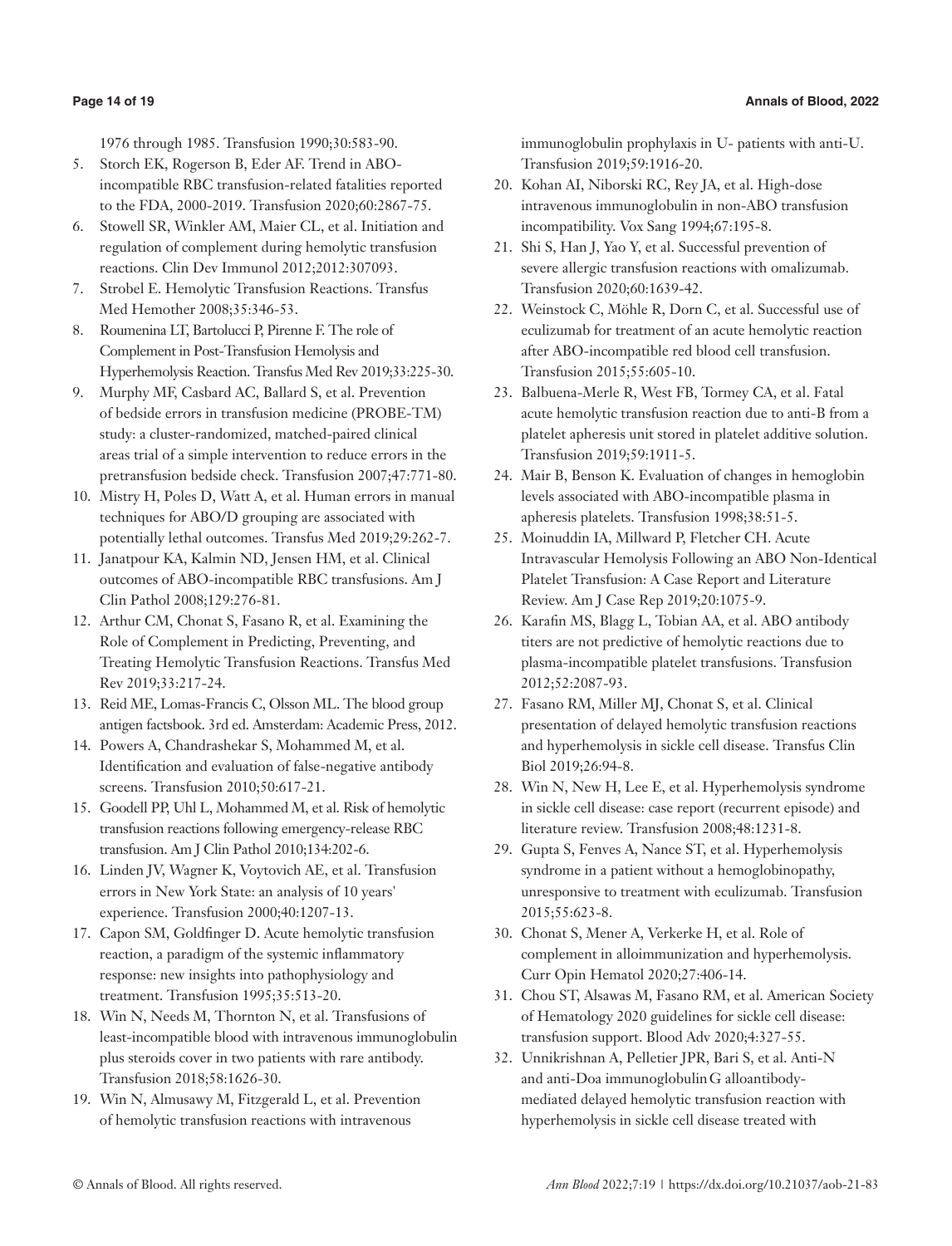# **Annals of Blood, 2022 Page 15 of 19**

eculizumab and HBOC-201: case report and review of the literature. Transfusion 2019;59:1907-10.

- 33. Lee LE, Beeler BW, Graham BC, et al. Posttransfusion hyperhemolysis is arrested by targeting macrophage activation with novel use of Tocilizumab. Transfusion 2020;60:30-5.
- 34. Uhlmann EJ, Shenoy S, Goodnough LT. Successful treatment of recurrent hyperhemolysis syndrome with immunosuppression and plasma-to-red blood cell exchange transfusion. Transfusion 2014;54:384-8.
- 35. Yasui K, Matsuyama N, Takihara Y, et al. New insights into allergic transfusion reactions and their causal relationships, pathogenesis, and prevention. Transfusion 2020;60:1590-601.
- 36. Domen RE, Hoeltge GA. Allergic transfusion reactions: an evaluation of 273 consecutive reactions. Arch Pathol Lab Med 2003;127:316-20.
- 37. Savage WJ, Tobian AA, Savage JH, et al. Transfusion and component characteristics are not associated with allergic transfusion reactions to apheresis platelets. Transfusion 2015;55:296-300.
- 38. Blumberg N, Heal JM, Gettings KF, et al. An association between decreased cardiopulmonary complications (transfusion-related acute lung injury and transfusionassociated circulatory overload) and implementation of universal leukoreduction of blood transfusions. Transfusion 2010;50:2738-44.
- 39. Saadah NH, van Hout FMA, Schipperus MR, et al. Comparing transfusion reaction rates for various plasma types: a systematic review and meta-analysis/regression. Transfusion 2017;57:2104-14.
- 40. Tobian AA, Savage WJ, Tisch DJ, et al. Prevention of allergic transfusion reactions to platelets and red blood cells through plasma reduction. Transfusion 2011;51:1676-83.
- 41. Gao L, Sha Y, Yuan K, et al. Allergic transfusion reaction caused by the shrimp allergen of donor blood: a case report. Transfus Apher Sci 2014;50:68-70.
- 42. Savage WJ, Tobian AA, Fuller AK, et al. Allergic transfusion reactions to platelets are associated more with recipient and donor factors than with product attributes. Transfusion 2011;51:1716-22.
- 43. Vamvakas EC. A patient-centric approach to preventing allergic reactions to platelet transfusions. Transfusion 2011;51:1651-3.
- 44. Zheng Y, Pei D, Sweat L, et al. Contribution of donorand recipient-associated factors to allergic transfusion reactions to platelets. Transfusion 2021;61:744-53.
- 45. Adkins BD, Lawicki S, Johnson M, et al. Mild Allergic

Transfusion Reactions: Impact of Associated Clinical Symptoms? Am J Clin Pathol 2019;151:344-8.

- 46. Philip J, Pawar A, Chatterjee T, et al. Non Infectious Complications Related to Blood Transfusion: An 11 year Retrospective Analysis in a Tertiary Care Hospital. Indian J Hematol Blood Transfus 2016;32:292-8.
- 47. Kato H, Nakayama T, Uruma M, et al. A retrospective observational study to assess adverse transfusion reactions of patients with and without prior transfusion history. Vox Sang 2015;108:243-50.
- 48. Xiao W, Tormey CA, Capetillo A, et al. Allergic transfusion reactions to platelets are more commonly associated with prepooled than apheresis components. Vox Sang 2013;105:334-40.
- 49. Hirayama F. Current understanding of allergic transfusion reactions: incidence, pathogenesis, laboratory tests, prevention and treatment. Br J Haematol 2013;160:434-44.
- 50. Yu S, Gao Y, Walline JH, et al. Role of anti-allergic agents on attenuating transfusion reactions in adults: A systematic review and meta-analysis. Transfus Apher Sci 2021;60:103041.
- 51. Yamanaka M, Yanagisawa R, Kojima S, et al. Investigation of factors associated with allergic transfusion reaction due to platelet transfusion and the efficacy of platelets resuspended in BRS-A in adult patients. Transfusion 2019;59:3405-12.
- 52. Tobian AA, Fuller AK, Uglik K, et al. The impact of platelet additive solution apheresis platelets on allergic transfusion reactions and corrected count increment (CME). Transfusion 2014;54:1523-9; quiz 1522.
- 53. Cohn CS, Stubbs J, Schwartz J, et al. A comparison of adverse reaction rates for PASC versus plasma platelet units. Transfusion 2014;54:1927-34.
- 54. van Hout FMA, van der Meer PF, Wiersum-Osselton JC, et al. Transfusion reactions after transfusion of platelets stored in PAS-B, PAS-C, or plasma: a nationwide comparison. Transfusion 2018;58:1021-7.
- 55. Yasui K, Matsuyama N, Kimura T, et al. Immunoglobulin (Ig)G antibodies against IgE identified by basophil activation test as the putative causative agent of a serious allergic transfusion reaction: potential utility of the test as a new safety measure for allergic transfusion reactions. Transfusion 2018;58:2572-80.
- 56. Yasui K, Takihara Y, Matsuyama N, et al. Sensitivity and specificity of passive immune-basophil activation test to detect allergic transfusion reactions. Transfusion 2019;59:3308-13.
- 57. Kasim J, Aldarweesh F, Connor JP. Blood product and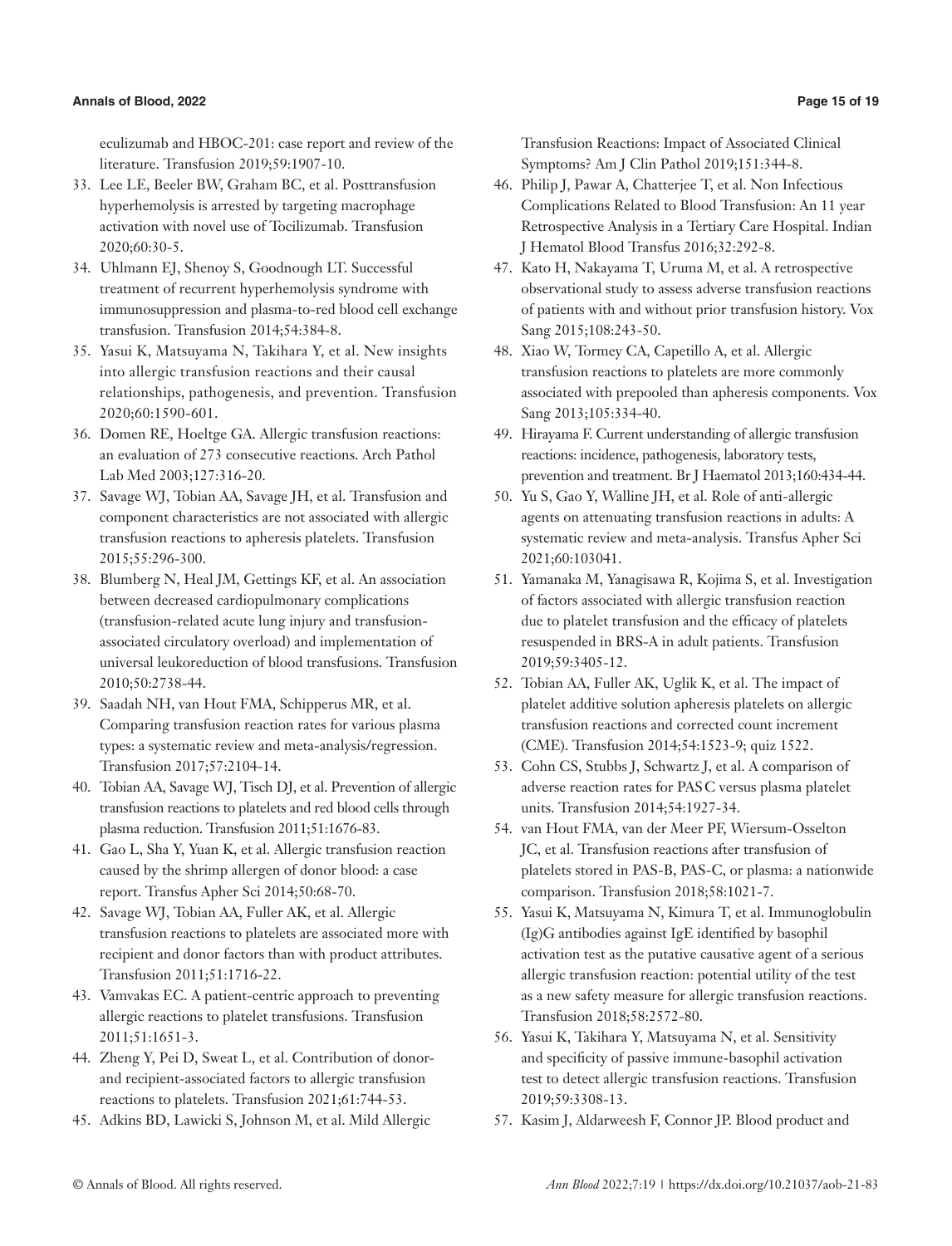laboratory resource wastage in non-severe allergic transfusion reactions: an opportunity for improvement. Transfus Med 2019;29:338-43.

- 58. Abe T, Matsumoto C, Shimada E, et al. Immunoglobulin E oligomers identified in blood components activate mast cells: relevance to anaphylactic transfusion reaction. Transfusion 2011;51:2327-36.
- 59. Sandler SG, Mallory D, Malamut D, et al. IgA anaphylactic transfusion reactions. Transfus Med Rev 1995;9:1-8.
- 60. Shimada E, Tadokoro K, Watanabe Y, et al. Anaphylactic transfusion reactions in haptoglobin-deficient patients with IgE and IgG haptoglobin antibodies. Transfusion 2002;42:766-73.
- 61. Westhoff CM, Sipherd BD, Wylie DE, et al. Severe anaphylactic reactions following transfusions of platelets to a patient with anti-Ch. Transfusion 1992;32:576-9.
- 62. Bergamaschini L, Mannucci PM, Federici AB, et al. Posttransfusion anaphylactic reactions in a patient with severe von Willebrand disease: role of complement and alloantibodies to von Willebrand factor. J Lab Clin Med 1995;125:348-55.
- 63. Jacobs JF, Baumert JL, Brons PP, et al. Anaphylaxis from passive transfer of peanut allergen in a blood product. N Engl J Med 2011;364:1981-2.
- 64. Anani W, Dobrozsi S, Punzalan R. Identification of Peanut allergen in a transfused blood product causing transfusion associated anaphylaxis. Transfusion 2020;60:1108-9.
- 65. Blieden CR, Campuzano-Zuluaga G, Moul A, et al. Anaphylactic reaction to platelet transfusion as the initial symptom of an undiagnosed systemic mastocytosis: a case report and review of the literature. J Med Case Rep 2014;8:389.
- 66. Vassallo RR. Review: IgA anaphylactic transfusion reactions. Part I. Laboratory diagnosis, incidence, and supply of IgA-deficient products. Immunohematology 2004;20:226-33.
- 67. TRIP Foundation. Trip Report 2018. Hemovigilance. Extended Version. 2018.
- 68. Public Health Agency of Canada. Transfusion Transmitted Injuries Surveillance System (TTISS ): 2009 - 2013 Summary Results. Centre for Communicable Diseases and Infection Control, Public Health Agency of Canada, 2016.
- 69. Abe T, Shimada E, Takanashi M, et al. Antibody against immunoglobulin E contained in blood components as causative factor for anaphylactic transfusion reactions. Transfusion 2014;54:1953-60.
- 70. Delaney M, Wendel S, Bercovitz RS, et al. Transfusion

reactions: prevention, diagnosis, and treatment. Lancet 2016;388:2825-36.

- 71. Salama A, Temmesfeld B, Hippenstiel S, et al. A new strategy for the prevention of IgA anaphylactic transfusion reactions. Transfusion 2004;44:509-11.
- 72. Moncharmont P, Quittançon E, Barday G, et al. Adverse transfusion reactions in patients with aplastic anaemia or myelodysplastic syndromes. Vox Sang 2019;114:349-54.
- 73. Hendrickson JE, Roubinian NH, Chowdhury D, et al. Incidence of transfusion reactions: a multicenter study utilizing systematic active surveillance and expert adjudication. Transfusion 2016;56:2587-96.
- 74. Menis M, Forshee RA, Anderson SA, et al. Febrile nonhaemolytic transfusion reaction occurrence and potential risk factors among the U.S. elderly transfused in the inpatient setting, as recorded in Medicare databases during 2011-2012. Vox Sang 2015;108:251-61.
- 75. Malvik N, Leon J, Schlueter AJ, et al. ABO-incompatible platelets are associated with increased transfusion reaction rates. Transfusion 2020;60:285-93.
- 76. Heddle NM. Pathophysiology of febrile nonhemolytic transfusion reactions. Curr Opin Hematol 1999;6:420-6.
- 77. Pruss A, Kalus U, Radtke H, et al. Universal leukodepletion of blood components results in a significant reduction of febrile non-hemolytic but not allergic transfusion reactions. Transfus Apher Sci 2004;30:41-6.
- 78. Cohen R, Escorcia A, Tasmin F, et al. Feeling the burn: the significant burden of febrile nonhemolytic transfusion reactions. Transfusion 2017;57:1674-83.
- 79. Wang SE, Lara PN Jr, Lee-Ow A, et al. Acetaminophen and diphenhydramine as premedication for platelet transfusions: a prospective randomized double-blind placebo-controlled trial. Am J Hematol 2002;70:191-4.
- 80. Martí-Carvajal AJ, Solà I, González LE, et al. Pharmacological interventions for the prevention of allergic and febrile non-haemolytic transfusion reactions. Cochrane Database Syst Rev 2010;(6):CD007539.
- 81. Kennedy LD, Case LD, Hurd DD, et al. A prospective, randomized, double-blind controlled trial of acetaminophen and diphenhydramine pretransfusion medication versus placebo for the prevention of transfusion reactions. Transfusion 2008;48:2285-91.
- 82. Ning S, Solh Z, Arnold DM, et al. Premedication for the prevention of nonhemolytic transfusion reactions: a systematic review and meta-analysis. Transfusion 2019;59:3609-16.
- 83. Wiersum-Osselton JC, Whitaker B, Grey S, et al. Revised international surveillance case definition of transfusion-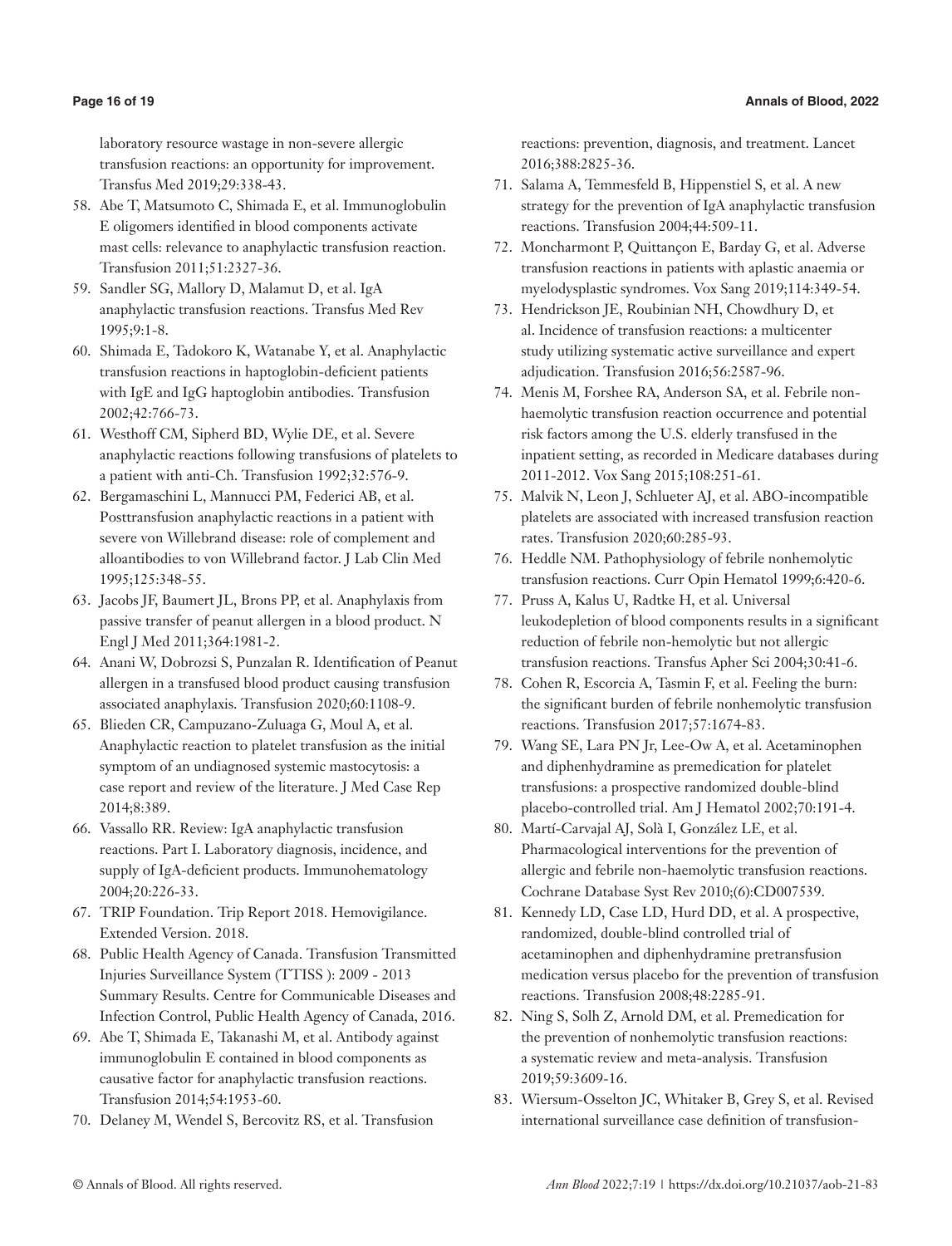# **Annals of Blood, 2022 Page 17 of 19**

associated circulatory overload: a classification agreement validation study. Lancet Haematol 2019;6:e350-8.

- 84. Ware LB, Matthay MA. Clinical practice. Acute pulmonary edema. N Engl J Med 2005;353:2788-96.
- 85. Lieberman L, Maskens C, Cserti-Gazdewich C, et al. A retrospective review of patient factors, transfusion practices, and outcomes in patients with transfusionassociated circulatory overload. Transfus Med Rev 2013;27:206-12.
- 86. Li G, Rachmale S, Kojicic M, et al. Incidence and transfusion risk factors for transfusion-associated circulatory overload among medical intensive care unit patients. Transfusion 2011;51:338-43.
- 87. Lin Y, Cohen R, Armali C, et al. Transfusion-associated circulatory overload prevention: a retrospective observational study of diuretic use. Vox Sang 2018;113:386-92.
- 88. Roubinian N. TACO and TRALI: biology, risk factors, and prevention strategies. Hematology Am Soc Hematol Educ Program 2018;2018:585-94.
- 89. Roubinian NH, Hendrickson JE, Triulzi DJ, et al. Contemporary Risk Factors and Outcomes of Transfusion-Associated Circulatory Overload. Crit Care Med 2018;46:577-85.
- 90. Klanderman RB, Attaye I, Bosboom JJ, et al. Transfusionassociated circulatory overload: A survey among Dutch intensive care fellows. Transfus Clin Biol 2018;25:19-25.
- 91. Vlaar APJ, Toy P, Fung M, et al. A consensus redefinition of transfusion-related acute lung injury. Transfusion 2019;59:2465-76.
- 92. van Stein D, Beckers EA, Sintnicolaas K, et al. Transfusionrelated acute lung injury reports in the Netherlands: an observational study. Transfusion 2010;50:213-20.
- 93. Vlaar APJ, Kleinman S. An update of the transfusionrelated acute lung injury (TRALI) definition. Transfus Apher Sci 2019;58:632-3.
- 94. Toy P, Gajic O, Bacchetti P, et al. Transfusion-related acute lung injury: incidence and risk factors. Blood 2012;119:1757-67.
- 95. Silliman CC, Boshkov LK, Mehdizadehkashi Z, et al. Transfusion-related acute lung injury: epidemiology and a prospective analysis of etiologic factors. Blood 2003;101:454-62.
- 96. Andreu G, Boudjedir K, Muller JY, et al. Analysis of Transfusion-Related Acute Lung Injury and Possible Transfusion-Related Acute Lung Injury Reported to the French Hemovigilance Network From 2007 to 2013. Transfus Med Rev 2018;32:16-27.
- 97. Schönbacher M, Aichinger N, Weidner L, et al. Leukocyte-Reactive Antibodies in Female Blood Donors: The Austrian Experience. Transfus Med Hemother 2021;48:99-108.
- 98. Kuldanek SA, Kelher M, Silliman CC. Risk factors, management and prevention of transfusion-related acute lung injury: a comprehensive update. Expert Rev Hematol 2019;12:773-85.
- 99. Levy GJ, Shabot MM, Hart ME, et al. Transfusionassociated noncardiogenic pulmonary edema. Report of a case and a warning regarding treatment. Transfusion 1986;26:278-81.
- 100.Müller MC, van Stein D, Binnekade JM, et al. Low-risk transfusion-related acute lung injury donor strategies and the impact on the onset of transfusion-related acute lung injury: a meta-analysis. Transfusion 2015;55:164-75.
- 101.Knutson F, Osselaer J, Pierelli L, et al. A prospective, active haemovigilance study with combined cohort analysis of 19,175 transfusions of platelet components prepared with amotosalen-UVA photochemical treatment. Vox Sang 2015;109:343-52.
- 102.Cancelas JA, Rugg N, Fletcher D, et al. In vivo viability of stored red blood cells derived from riboflavin plus ultraviolet light-treated whole blood. Transfusion 2011;51:1460-8.
- 103.Bruno DS, Herman JH. Acute hypotensive transfusion reactions. Laboratory Medicine 2006;37:542-5.
- 104.Hume HA, Popovsky MA, Benson K, et al. Hypotensive reactions: a previously uncharacterized complication of platelet transfusion? Transfusion 1996;36:904-9.
- 105.Kalra A, Palaniswamy C, Patel R, et al. Acute hypotensive transfusion reaction with concomitant use of angiotensinconverting enzyme inhibitors: a case report and review of the literature. Am J Ther 2012;19:e90-4.
- 106.Quillen K. Hypotensive transfusion reactions in patients taking angiotensin-converting-enzyme inhibitors. N Engl J Med 2000;343:1422-3.
- 107.Mowla SJ, Kracalik IT, Sapiano MRP, et al. A Comparison of Transfusion-Related Adverse Reactions Among Apheresis Platelets, Whole Blood-Derived Platelets, and Platelets Subjected to Pathogen Reduction Technology as Reported to the National Healthcare Safety Network Hemovigilance Module. Transfus Med Rev 2021;35:78-84.
- 108.Savinkina AA, Haass KA, Sapiano MRP, et al. Transfusionassociated adverse events and implementation of blood safety measures - findings from the 2017 National Blood Collection and Utilization Survey. Transfusion 2020;60 Suppl 2:S10-6.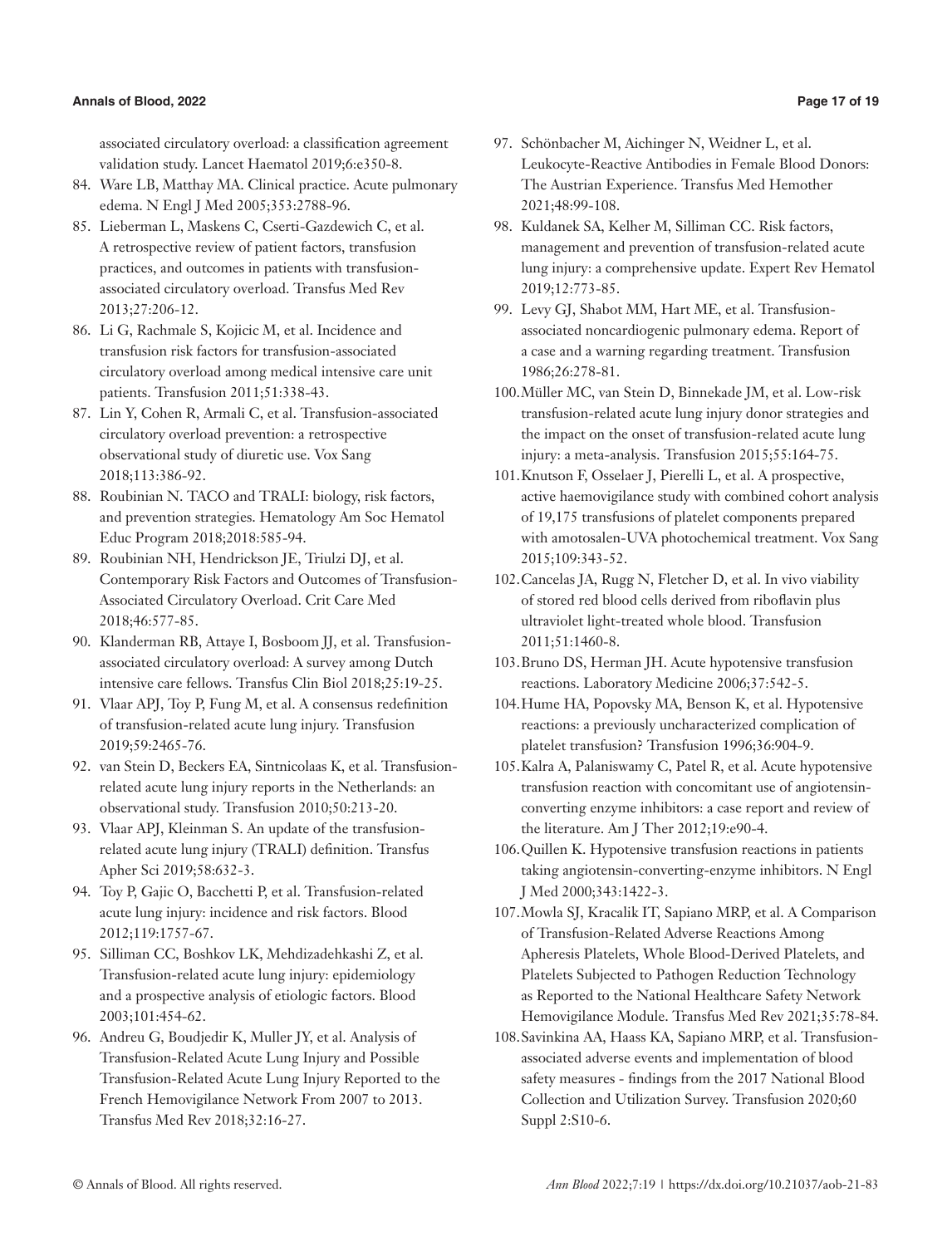# **Page 18 of 19 Annals of Blood, 2022**

- 109.Kopolovic I, Ostro J, Tsubota H, et al. A systematic review of transfusion-associated graft-versus-host disease. Blood 2015;126:406-14.
- 110.Dwyre DM, Holland PV. Transfusion-associated graftversus-host disease. Vox Sang 2008;95:85-93.
- 111.Bahar B, Tormey CA. Prevention of Transfusion-Associated Graft-Versus-Host Disease With Blood Product Irradiation: The Past, Present, and Future. Arch Pathol Lab Med 2018;142:662-7.
- 112.Wagner FF, Flegel WA. Transfusion-associated graftversus-host disease: risk due to homozygous HLA haplotypes. Transfusion 1995;35:284-91.
- 113.Foukaneli T, Kerr P, Bolton-Maggs PHB, et al. Guidelines on the use of irradiated blood components. Br J Haematol 2020;191:704-24.
- 114.Ní Loingsigh S, Flegel WA, Hendrickson JE, et al. Preventing transfusion-associated graft-versus-host disease with blood component irradiation: indispensable guidance for a deadly disorder. Br J Haematol 2020;191:653-7.
- 115.Kleinman S, Stassinopoulos A. Transfusion-associated graft-versus-host disease reexamined: potential for improved prevention using a universally applied intervention. Transfusion 2018;58:2545-63.
- 116.Agbaht K, Altintas ND, Topeli A, et al. Transfusionassociated graft-versus-host disease in immunocompetent patients: case series and review of the literature. Transfusion 2007;47:1405-11.
- 117.Sage D, Stanworth S, Turner D, et al. Diagnosis of transfusion-associated graft-vs.-host disease: the importance of short tandem repeat analysis. Transfus Med 2005;15:481-5.
- 118.Shulman NR, Aster RH, Leitner A, et al. Immunoreactions involving platelets. V. Post-transfusion purpura due to a complement-fixing antibody against a genetically controlled platelet antigen. A proposed mechanism for thrombocytopenia and its relevance in "autoimmunity". J Clin Invest 1961;40:1597-620.
- 119.Hawkins J, Aster RH, Curtis BR. Post-Transfusion Purpura: Current Perspectives. J Blood Med 2019;10:405-15.
- 120.de Kruijff E, van Gammeren AJ, Porcelijn L, et al. Posttransfusion purpura in a woman with acute myeloid leukemia. Neth J Med 2019;77:81-3.
- 121.Kickler TS, Ness PM, Herman JH, et al. Studies on the pathophysiology of posttransfusion purpura. Blood 1986;68:347-50.
- 122.McCrae KR, Herman JH. Posttransfusion purpura: two unusual cases and a literature review. Am J Hematol 1996;52:205-11.
- 123.Menis M, Forshee RA, Anderson SA, et al. Posttransfusion purpura occurrence and potential risk factors among the inpatient US elderly, as recorded in large Medicare databases during 2011 through 2012. Transfusion 2015;55:284-95.
- 124.Roubinian NH, Leavitt AD. Shedding a little light on posttransfusion purpura. Transfusion 2015;55:232-4.
- 125.Loren AW, Abrams CS. Efficacy of HPA-1a (PlA1) negative platelets in a patient with post-transfusion purpura. Am J Hematol 2004;76:258-62.
- 126.Brecher ME, Moore SB, Letendre L. Posttransfusion purpura: the therapeutic value of PlA1-negative platelets. Transfusion 1990;30:433-5.
- 127.Moore FA, Moore EE, Sauaia A. Blood transfusion. An independent risk factor for postinjury multiple organ failure. Arch Surg 1997;132:620-4; discussion 624-5.
- 128.Dzik WH, Kirkley SA. Citrate toxicity during massive blood transfusion. Transfus Med Rev 1988;2:76-94.
- 129.Wu AH, Bracey A, Bryan-Brown CW, et al. Ionized calcium monitoring during liver transplantation. Arch Pathol Lab Med 1987;111:935-8.
- 130.Ho KM, Leonard A. Risk factors and outcome associated with hypomagnesemia in massive transfusion. Transfusion 2011;51:270-6.
- 131.Weiskopf RB, Schnapp S, Rouine-Rapp K, et al. Extracellular potassium concentrations in red blood cell suspensions after irradiation and washing. Transfusion 2005;45:1295-301.
- 132.Lee AC, Reduque LL, Luban NL, et al. Transfusionassociated hyperkalemic cardiac arrest in pediatric patients receiving massive transfusion. Transfusion 2014;54:244-54.
- 133.Wilson RF, Binkley LE, Sabo FM Jr, et al. Electrolyte and acid-base changes with massive blood transfusions. Am Surg 1992;58:535-44; discussion 544-5.
- 134.Kuo DJ, Bhagia P. Incidentally Detected Transfusionassociated Iron Overload in 3 Children After Cancer Chemotherapy. J Pediatr Hematol Oncol 2018;40:e164-6.
- 135.Ems T, St Lucia K, Huecker MR. Biochemistry, iron absorption. In: StatPearls. Treasure Island: StatPearls Publishing, 2021.
- 136.Hernando D, Levin YS, Sirlin CB, et al. Quantification of liver iron with MRI: state of the art and remaining challenges. J Magn Reson Imaging 2014;40:1003-21.
- 137.Fasano RM, Booth GS, Miles M, et al. Red blood cell alloimmunization is influenced by recipient inflammatory state at time of transfusion in patients with sickle cell disease. Br J Haematol 2015;168:291-300.
- 138.Hendrickson JE, Desmarets M, Deshpande SS, et